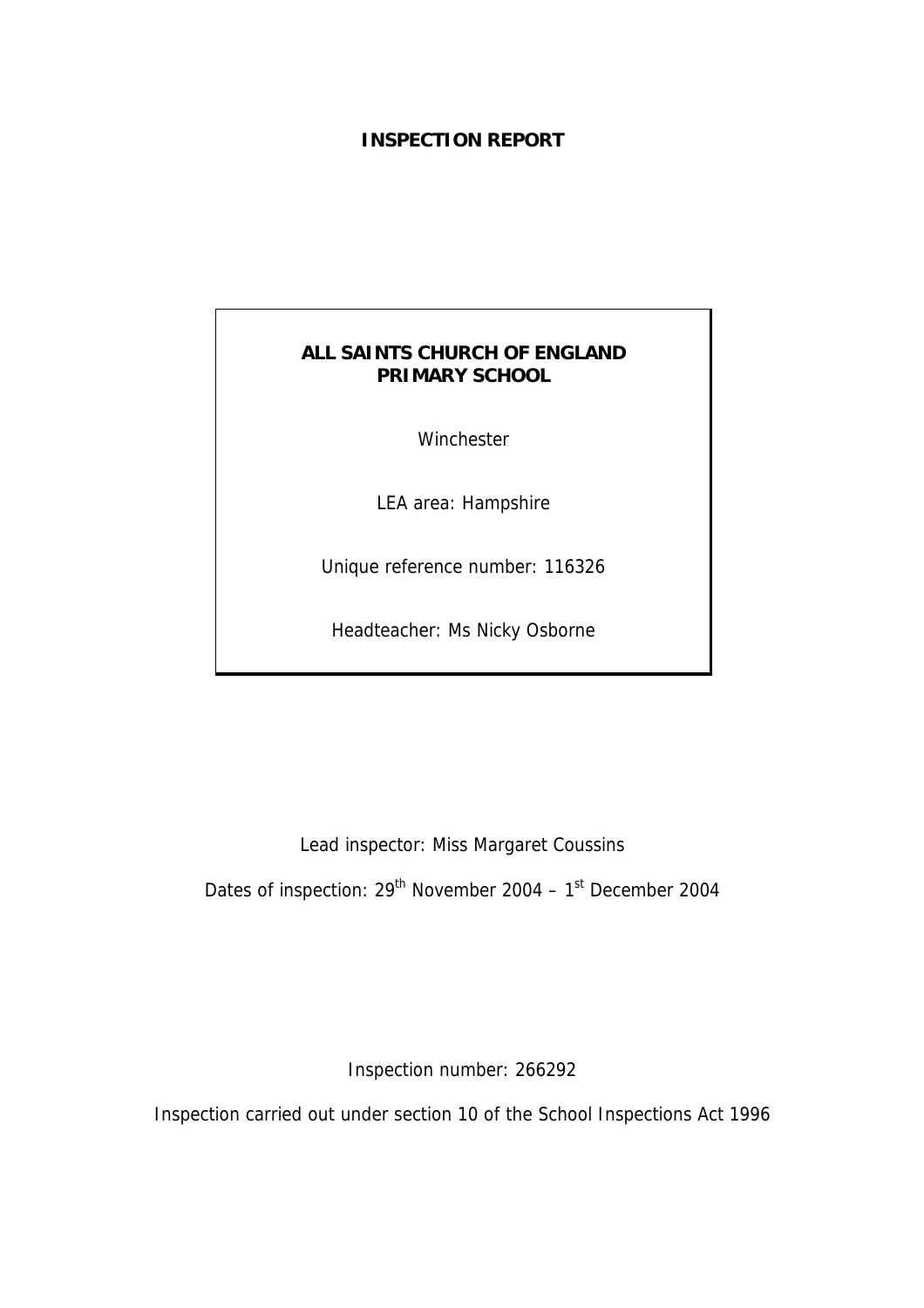© Crown copyright 2005

This report may be reproduced in whole or in part for non-commercial educational purposes, provided that all extracts quoted are reproduced verbatim without adaptation and on condition that the source and date thereof are stated.

Further copies of this report are obtainable from the school. Under the School Inspections Act 1996, the school must provide a copy of this report and/or its summary free of charge to certain categories of people. A charge not exceeding the full cost of reproduction may be made for any other copies supplied.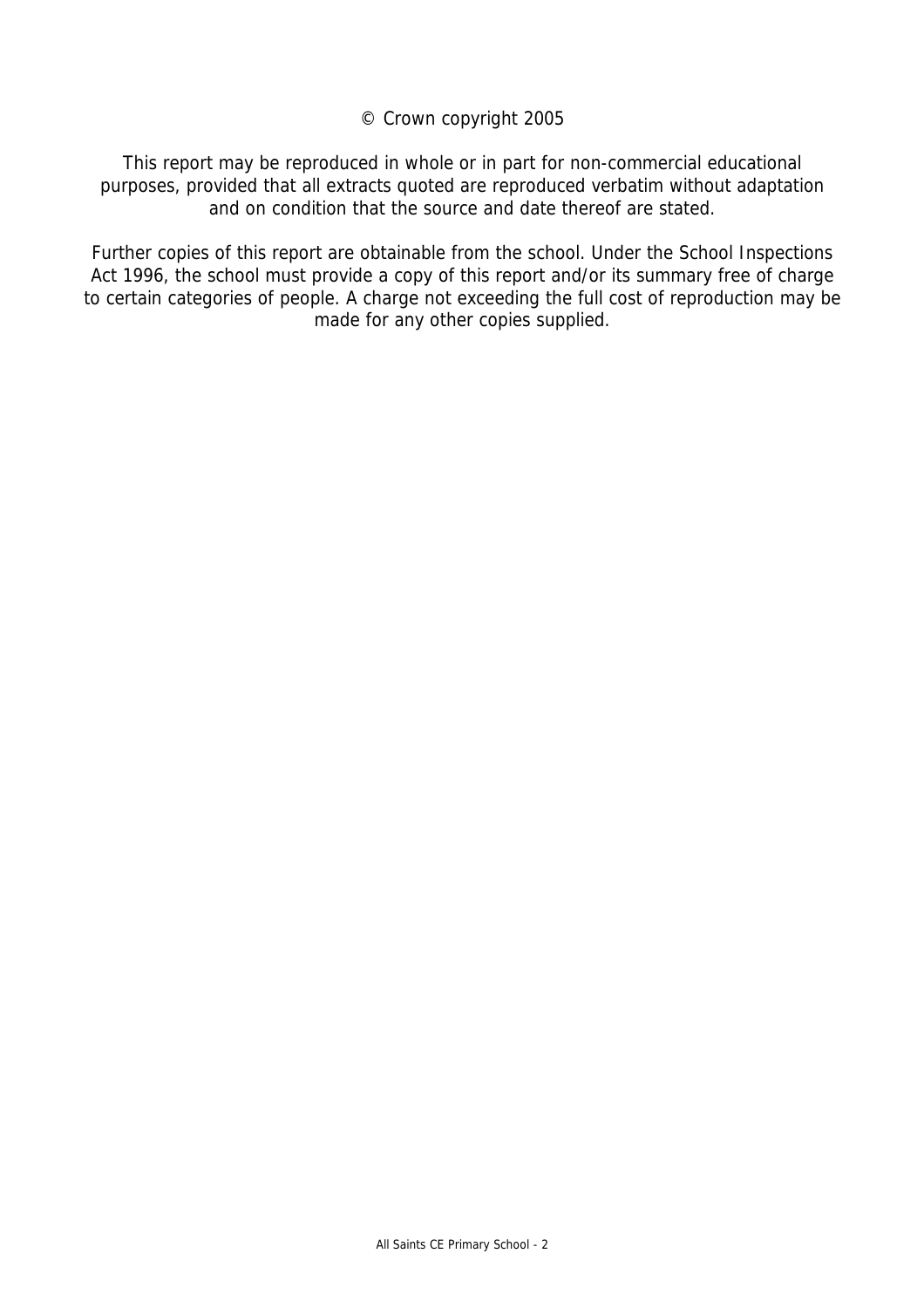# **INFORMATION ABOUT THE SCHOOL**

| Type of school:                                             | Primary                                 |  |
|-------------------------------------------------------------|-----------------------------------------|--|
| School category:                                            | Voluntary controlled                    |  |
| Age range of pupils:                                        | $4 - 11$                                |  |
| Gender of pupils:                                           | Mixed                                   |  |
| Number on roll:                                             | 124                                     |  |
| School address:                                             | St Catherine's Road<br>Winchester       |  |
| Postcode:                                                   | Hampshire<br><b>SO23 OPS</b>            |  |
| Telephone number:                                           | 01962 853179                            |  |
| Fax number:                                                 | 01962 843799                            |  |
| Appropriate authority:<br>chair<br>Name<br>Ωf<br>governors: | The governing body<br>of Mrs Ann Craig  |  |
| Date<br>οf<br>inspection:                                   | previous 23 <sup>rd</sup> November 1998 |  |

### **CHARACTERISTICS OF THE SCHOOL**

All Saints is a smaller than average sized primary school for boys and girls who are 4-11 years old. It has 124 pupils organised in five classes. The school is situated in the Highcliffe area of Winchester and the majority of pupils live close to the school. It serves families from a range of social circumstances, but taken together these are less favourable than the national picture. The proportion of pupils eligible for free school meals is above the national average. Overall, pupils' attainment when they start school is below that expected for their age, but this varies from year to year. Children in the current reception year started school at the level expected for their age, but pupils in Year 2 and Year 6 started school with attainment that was well below the expected levels. Thirty-six pupils, an above average proportion, have been identified as having special educational needs. These needs are largely moderate learning, speech, social or behavioural difficulties. The great majority of the pupils come from white British backgrounds. There are four pupils who are at the early stages of learning English as an additional language. In 2001 the school gained a Schools Achievement Award and it is currently working for a Healthy Schools Award. From 2000, when the headteacher was appointed, up until the term prior to the inspection, the school has had many supply and temporary teachers due to several long-term staff absences, but now has a full, permanent teaching staff.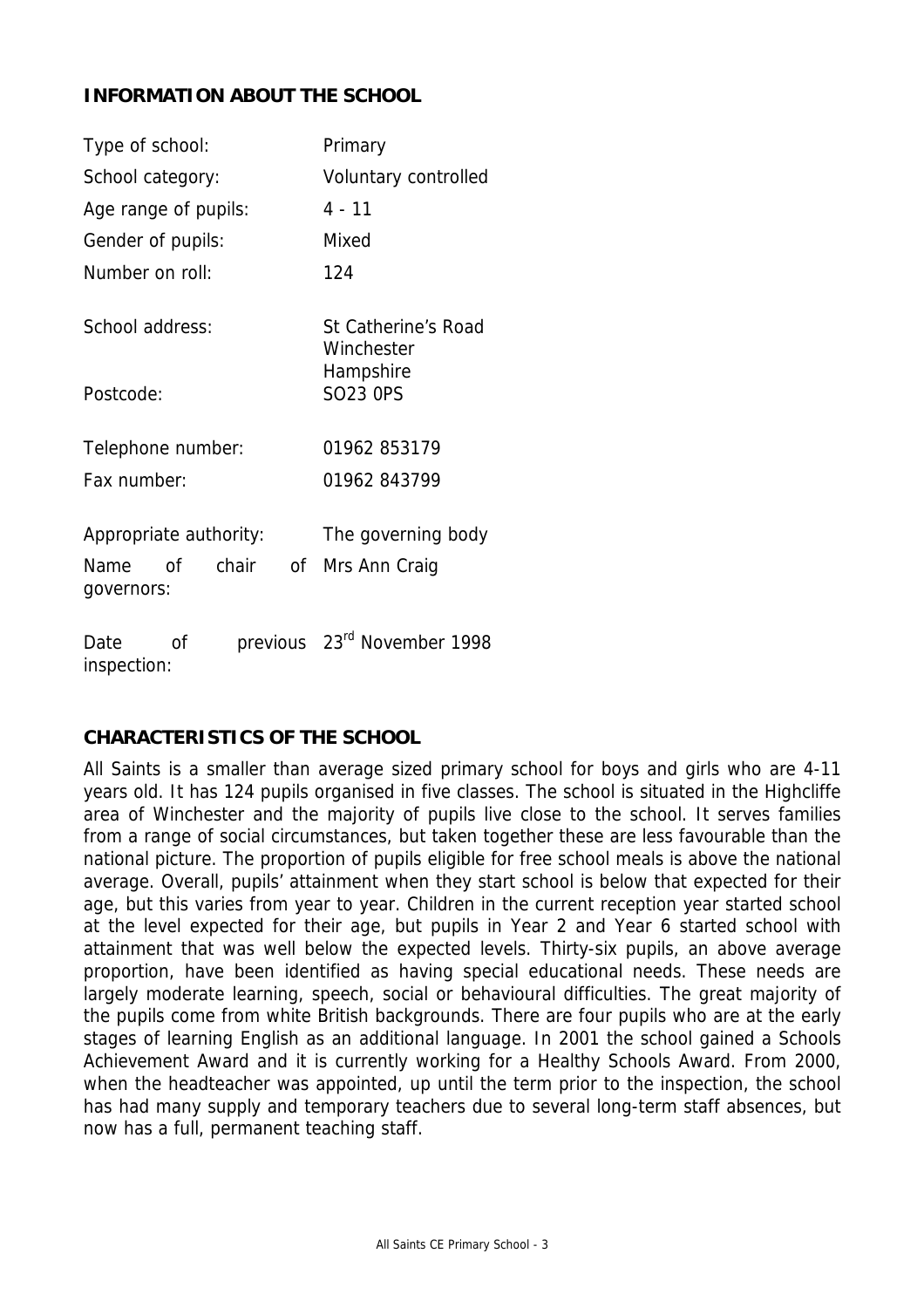# **INFORMATION ABOUT THE INSPECTION TEAM**

|       | Members of the inspection team | <b>Subject responsibilities</b> |                                                                                                                                                                               |
|-------|--------------------------------|---------------------------------|-------------------------------------------------------------------------------------------------------------------------------------------------------------------------------|
| 16084 | <b>Margaret Coussins</b>       | Lead inspector                  | English, history,<br>geography,<br>religious education                                                                                                                        |
| 9646  | <b>Geraldine Osment</b>        | Lay inspector                   |                                                                                                                                                                               |
| 20948 | John Linstead                  | Team inspector                  | Mathematics, information and<br>communication technology,<br>design and technology, physical<br>education, special educational<br>needs, English as an additional<br>language |
| 27225 | Anna Sketchley                 | Team inspector                  | Foundation Stage, science, art,<br>music                                                                                                                                      |

The inspection contractor was:

## **e-Qualitas Limited**

 Langshaw Pastens Road Limpsfield Chart **Oxted**  Surrey RH8 0RE

Any concerns or complaints about the inspection or the report should be made initially to the inspection contractor. The procedures are set out in the leaflet 'Complaining about Ofsted Inspections', which is available from Ofsted Publications Centre (telephone 07002 637833) or Ofsted's website (www.ofsted.gov.uk).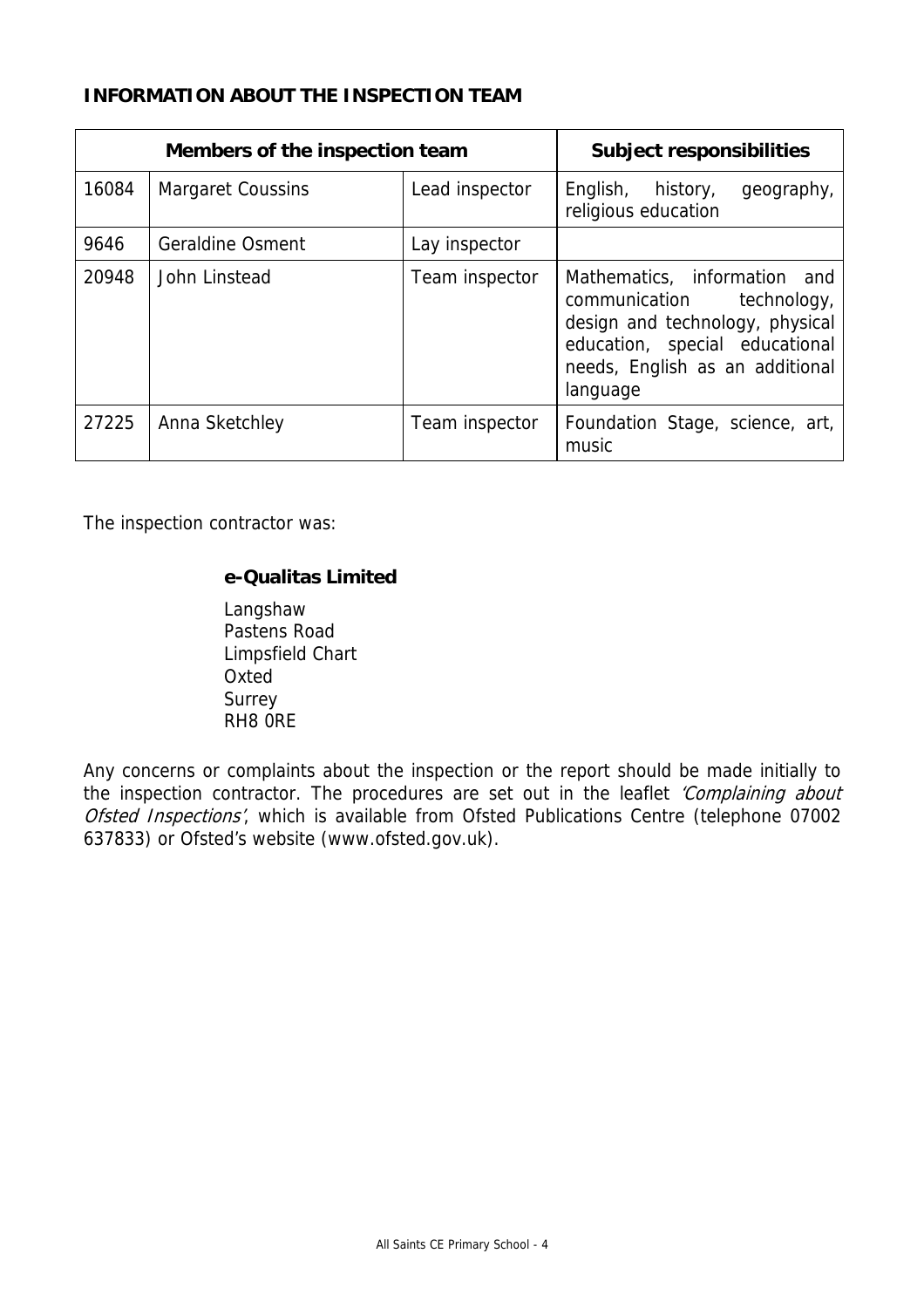# **REPORT CONTENTS**

|                                                                                                                                    | Page |
|------------------------------------------------------------------------------------------------------------------------------------|------|
| <b>PART A: SUMMARY OF THE REPORT</b>                                                                                               | 6    |
| <b>PART B: COMMENTARY ON THE MAIN INSPECTION FINDINGS</b>                                                                          |      |
| <b>STANDARDS ACHIEVED BY PUPILS</b>                                                                                                | 8    |
| Standards achieved in areas of learning and subjects<br>Pupils' attitudes, values and other personal qualities                     |      |
| <b>QUALITY OF EDUCATION PROVIDED BY THE SCHOOL</b>                                                                                 | 11   |
| Teaching and learning<br>The curriculum<br>Care, guidance and support<br>Partnership with parents, other schools and the community |      |
| <b>LEADERSHIP AND MANAGEMENT</b>                                                                                                   | 15   |
| <b>PART C: THE QUALITY OF EDUCATION IN AREAS OF LEARNING AND</b><br><b>SUBJECTS</b>                                                | 17   |
| AREAS OF LEARNING IN THE FOUNDATION STAGE                                                                                          |      |
| <b>SUBJECTS IN KEY STAGES 1 AND 2</b>                                                                                              |      |
| PART D: SUMMARY OF THE MAIN INSPECTION JUDGEMENTS                                                                                  | 26   |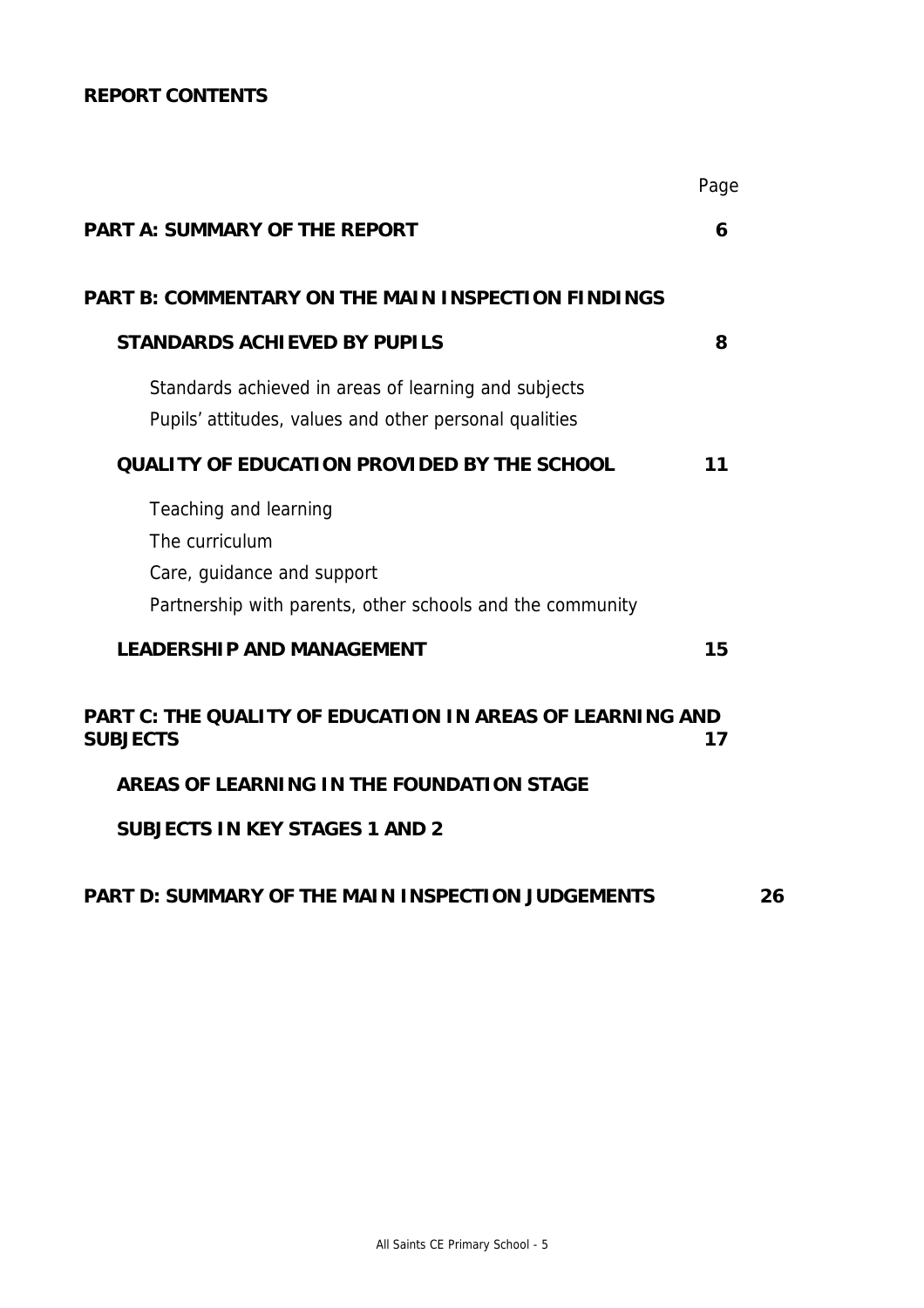### **PART A: SUMMARY OF THE REPORT**

### **OVERALL EVALUATION**

**All Saints is a good, effective school** with many strengths. The staff create a very positive environment for learning where pupils are happy, work hard and achieve well. The quality of teaching, leadership and management are good. The leadership of the headteacher is very good and she is supported well by an enthusiastic staff team. The school now has a full team of permanent staff, which has led to recent, rapid improvements after four years of major staff turbulence. The school takes very good care of its pupils and provides good value for money.

The school's main strengths and weaknesses are

- Very good leadership by the headteacher has led to many recent improvements in the quality of teaching and learning
- By Year 6, most pupils achieve well in English and science, but there are weaknesses in pupils' achievement in mathematics
- Pupils' attitudes and behaviour are very good because provision for their spiritual, moral and social development is very effective
- Work in mathematics and science does not always provide enough challenge for some more able pupils
- The presentation of pupils' work, including their handwriting and spelling, is not as good as it should be
- There are very good links with parents and the community and very good opportunities for pupils to extend their learning through activities outside lessons
- Information and communication technology (ICT) is not used well enough to support pupils' learning in subjects

**Since the last inspection, the school has made satisfactory improvement**. Standards have improved in English. The school has dealt with the key issues from the previous inspection and, by Year 6, standards in writing are satisfactory and improving, although standards in spelling and handwriting across the school are still not high enough. Standards in religious education have improved because the school now meets the requirements of the locally Agreed Syllabus and provision has improved. Every effort has been made to improve pupils' punctuality.

| <b>Results in National</b><br>Curriculum tests at the end |      | similar schools |      |      |
|-----------------------------------------------------------|------|-----------------|------|------|
| of Year 6, compared with:                                 | 2002 | 2003            | 2004 | 2004 |
| English                                                   |      |                 |      |      |
| mathematics                                               |      |                 |      |      |
| science                                                   |      |                 |      |      |

# **STANDARDS ACHIEVED**

Key: A - well above average; B – above average; C – average; D – below average; E – well below average Similar schools are those whose pupils attained similarly at the end of Year 2.

The number of pupils who take the national tests each year is small and this makes comparisons, year on year, and with similar schools, unreliable.

**Pupils' achievement is good**. When children start school, attainment is generally below that expected for their age. In the reception year, children achieve well because of good teaching and a good range of interesting activities, which stimulates their learning. Almost all children are on track to reach the goals expected nationally by the time they join Year 1. By the end of Year 2, pupils continue to achieve well overall, but there are variations between subjects. Standards in reading are average and reflect the recent drive to improve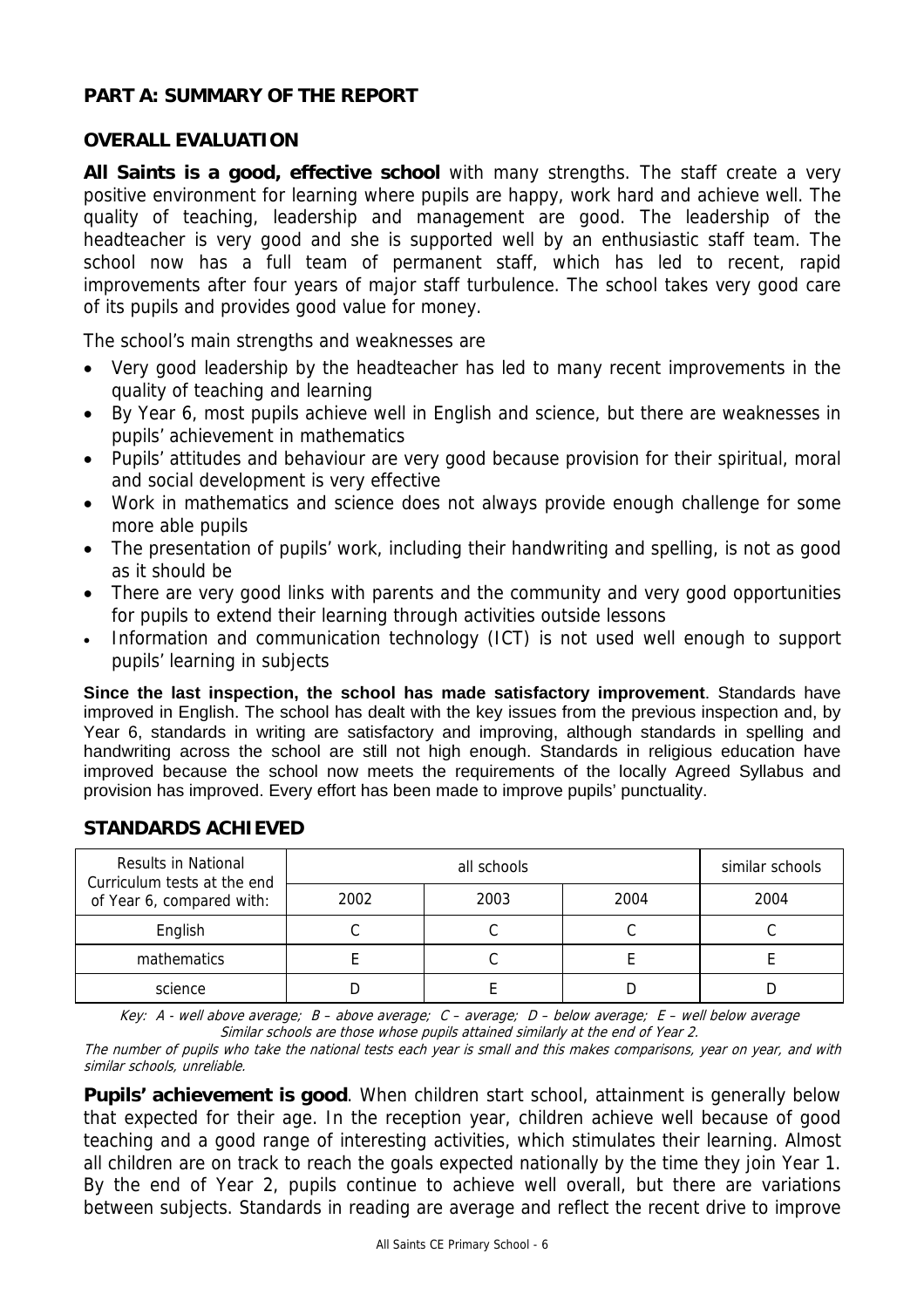reading skills. Standards in writing are not as high as they are nationally, but pupils' achievement is good, given their low starting point. This includes the pupils who have special educational needs, which is almost half of the Year 2 group. Standards in mathematics are below average and in science average. By Year 6, pupils achieve well overall because of recent improvements brought about by a permanent teaching staff. In English, standards are above average in speaking, listening and reading, and average in writing. Standards in mathematics and science are better than the results of the 2004 tests. The average standards reached in science represent good achievement. Standards are below average in mathematics and achievement is satisfactory. In all years, standards in the presentation of work and handwriting are not high enough. Standards are above average in history and religious education, and average in other subjects inspected. Pupils from all backgrounds and of all abilities achieve equally well, apart from occasions when more able pupils do not achieve well enough in mathematics and science.

**Pupils' personal qualities, including their spiritual, moral, social and cultural development are very good**. Pupils have very good attitudes to learning and their behaviour is very good. They are enthusiastic, confident, interested in the work they do and enjoy learning. Attendance is average. Most parents clearly make an effort to ensure that their children attend school consistently and arrive punctually, but a few pupils are taken out of school during term time, which interrupts their learning.

## **QUALITY OF EDUCATION**

**The quality of education provided by the school is good**. **The quality of teaching and learning is good**. Good teaching for children in the reception year is planned and organised well to develop all aspects of their learning. In Years 1 to 6, teaching is good, overall. Most lessons capture the pupils' interest and teachers make very good use of resources to encourage learning. Teachers have very good relationships with their pupils and manage learning effectively. Learning support assistants make a very good contribution to pupils' learning. Where teaching is very good, tasks are very well matched to pupils' needs, which ensures that they work hard and learn a lot. In a few lessons, although teaching was satisfactory, the pace of work was too slow or the activities were not challenging enough for some more able pupils. The curriculum is well planned. There is a very good range of well attended after school clubs. Opportunities are often missed to use ICT for learning in other subjects. The school provides very good care and support for its pupils and has created a very good partnership with parents and the local community.

### **LEADERSHIP AND MANAGEMENT**

**Leadership and management are good**. The headteacher provides very good leadership and is strongly committed to ensuring that all pupils derive the maximum benefit from their time in school. The leadership of subjects is generally good. The governing body is well organised and has a range of expertise which it uses well to assist and support the school. Governors have a good knowledge of the school's strengths and weaknesses. The management of the school is good. Plans to develop and improve the school are detailed.

## **PARENTS' AND PUPILS' VIEWS OF THE SCHOOL**

Parents have positive views of the school and have great confidence in the school and the headteacher. Although some parents do not feel that they receive enough information about the progress their children are making, this is not the judgement of the inspection team. Pupils enjoy coming to school, think the teachers are fair to them, and have good trusting relationships with all the staff.

### **IMPROVEMENTS NEEDED**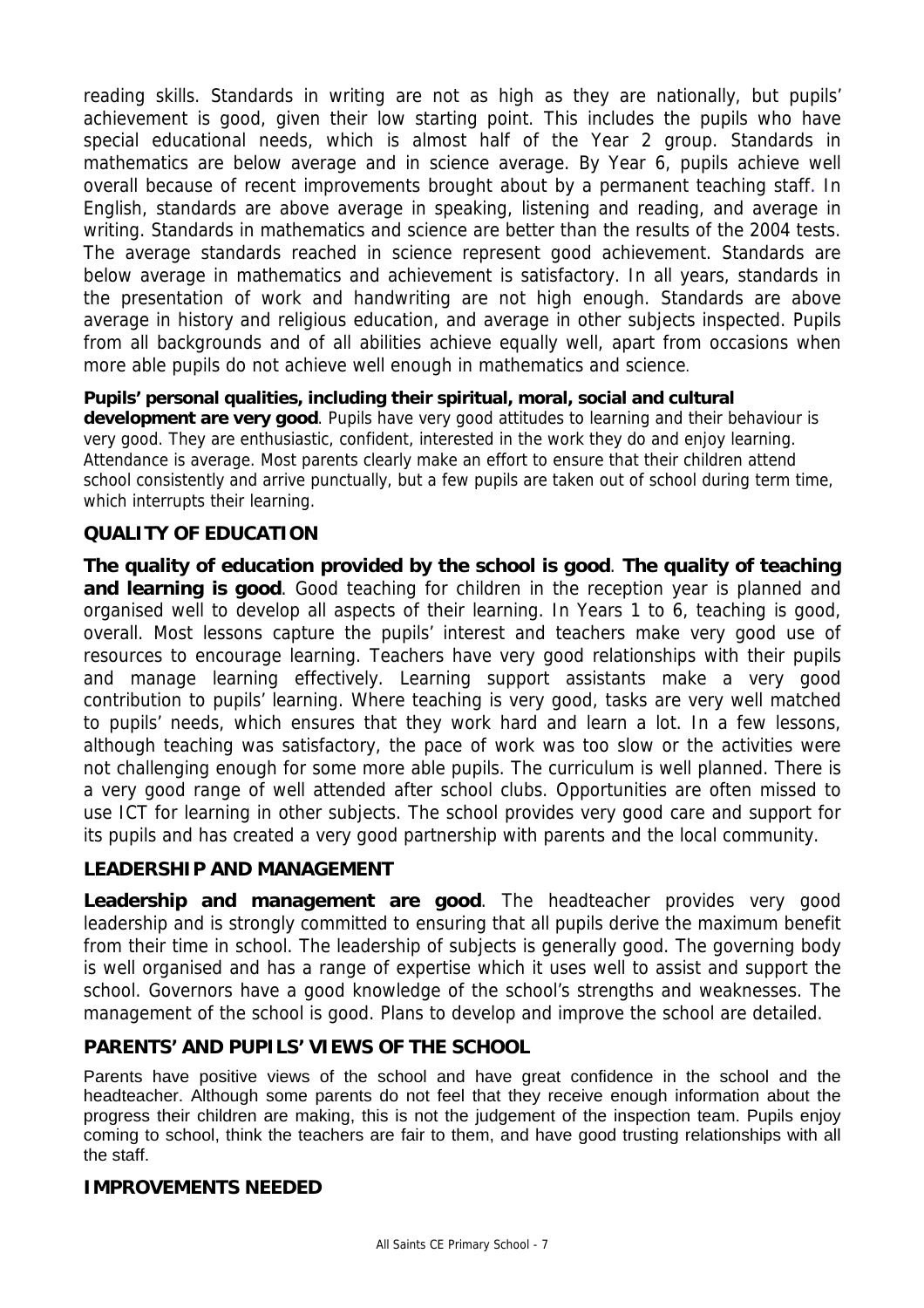The most important things the school should do to improve are

- Improve achievement in mathematics
- Ensure that more able pupils are consistently given challenging work, particularly in mathematics and science
- Improve the presentation of pupils' work and their handwriting and spelling skills
- Ensure opportunities are planned to use ICT to support pupils' learning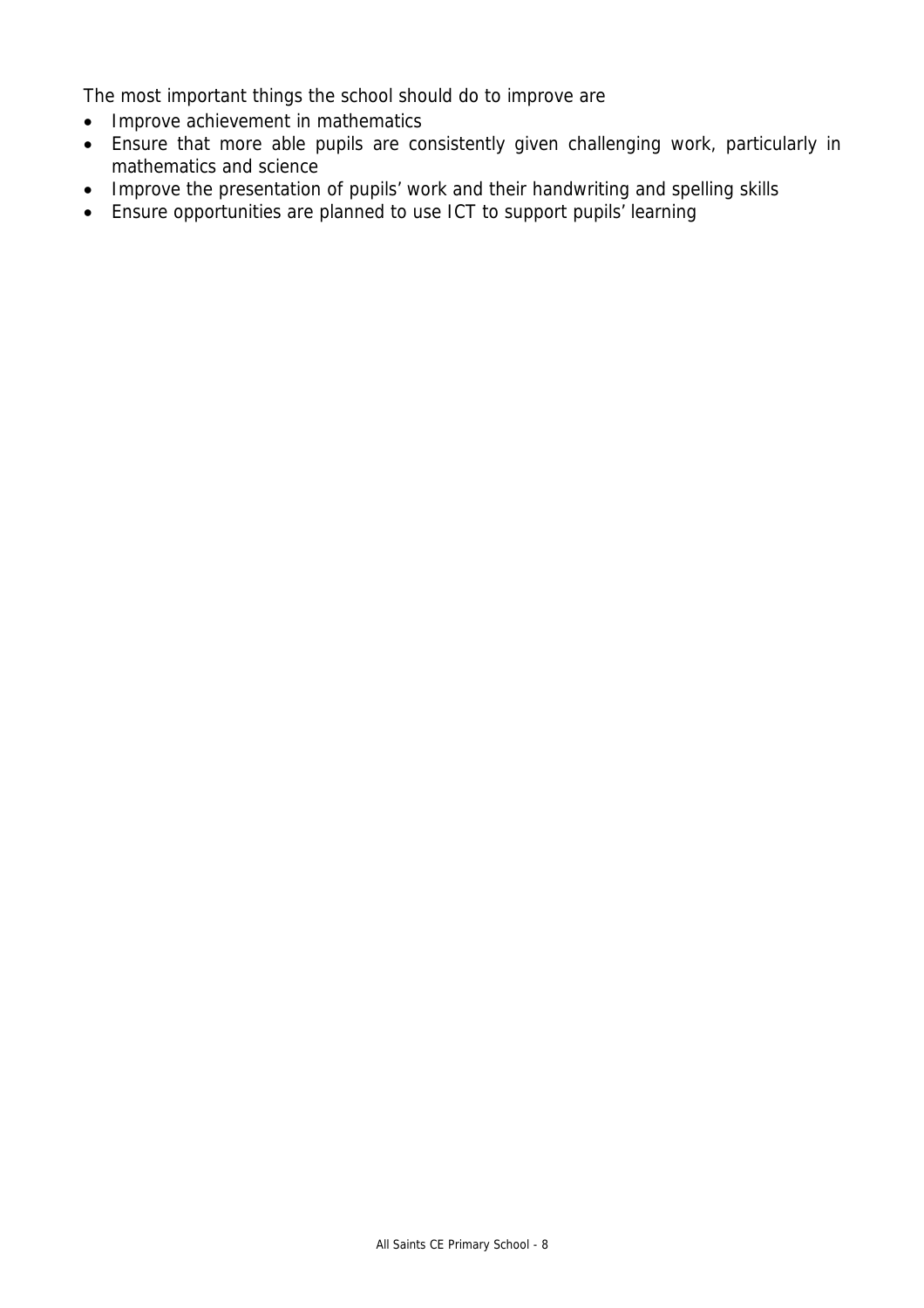# **PART B: COMMENTARY ON THE INSPECTION FINDINGS**

## **STANDARDS ACHIEVED BY PUPILS**

### **Standards achieved in areas of learning and subjects**

Pupils' achievement is good overall and about the same as at the last inspection. In the current reception year, the children started school with the expected level of attainment for their age. They are making good progress and, by the time they join Year 1, most will reach the expected standards in all areas of learning. By the end of Year 2, standards in reading are average and standards in writing and mathematics are below average. As the Year 2 pupils started school with well below the expected level of attainment, this represents good overall achievement and satisfactory achievement in mathematics. In Years 3 to 6 pupils continue to achieve well in English and science. By Year 6 standards are above average in some aspects of English and average in science. This achievement is good because the Year 6 pupils started school with attainment well below the expected level. Standards in mathematics are below average by Year 6 and achievement is satisfactory. The overall picture reflects the effectiveness of the recent priority given to raising reading standards. Standards in handwriting and spelling are below average throughout the school.

### **Main strengths and weaknesses**

- Children get a good start to school in the reception year
- Based on their attainment when they started school, pupils achieve well to reach the standards seen in English and science
- Standards in mathematics across the school are not as high as found nationally
- The presentation of pupils' work, including their handwriting and spelling, is not as good as it should be
- Standards in history and religious education are above expectations

### **Commentary**

### **National test results**

1. The number of pupils who take the national tests each year is small and this makes comparisons, from year to year and with similar schools, unreliable. However, the results of the 2004 national tests for pupils in Year 2 were above average in reading and mathematics, and average in writing and there was a marked improvement in reading and writing from the 2003 results. These results were lower than those reported at the last inspection in reading and writing, but higher in mathematics. Overall, the results were much better than those gained by pupils in *similar schools*<sup>\*</sup>.

\*Similar schools are those with a similar proportion of pupils eligible for free school meals

| Standards in national tests at the end of Year 2 – average point scores in 2004 |  |  |
|---------------------------------------------------------------------------------|--|--|
|                                                                                 |  |  |
|                                                                                 |  |  |

| Standards in: | School results | National results |  |
|---------------|----------------|------------------|--|
| reading       | 17.0(15.0)     | 15.8(15.7)       |  |
| writing       | 15.1(11.9)     | 14.6 (14.6)      |  |
| mathematics   | 17.0(17.1)     | 16.2(16.3)       |  |

There were 14 pupils in the year group. Figures in brackets are for the previous year.

2. The 2004 Year 6 English results were average and much better than those reported at the last inspection when they were well below average. Results were below average for science, which is the same as the last inspection, and well below in mathematics, which is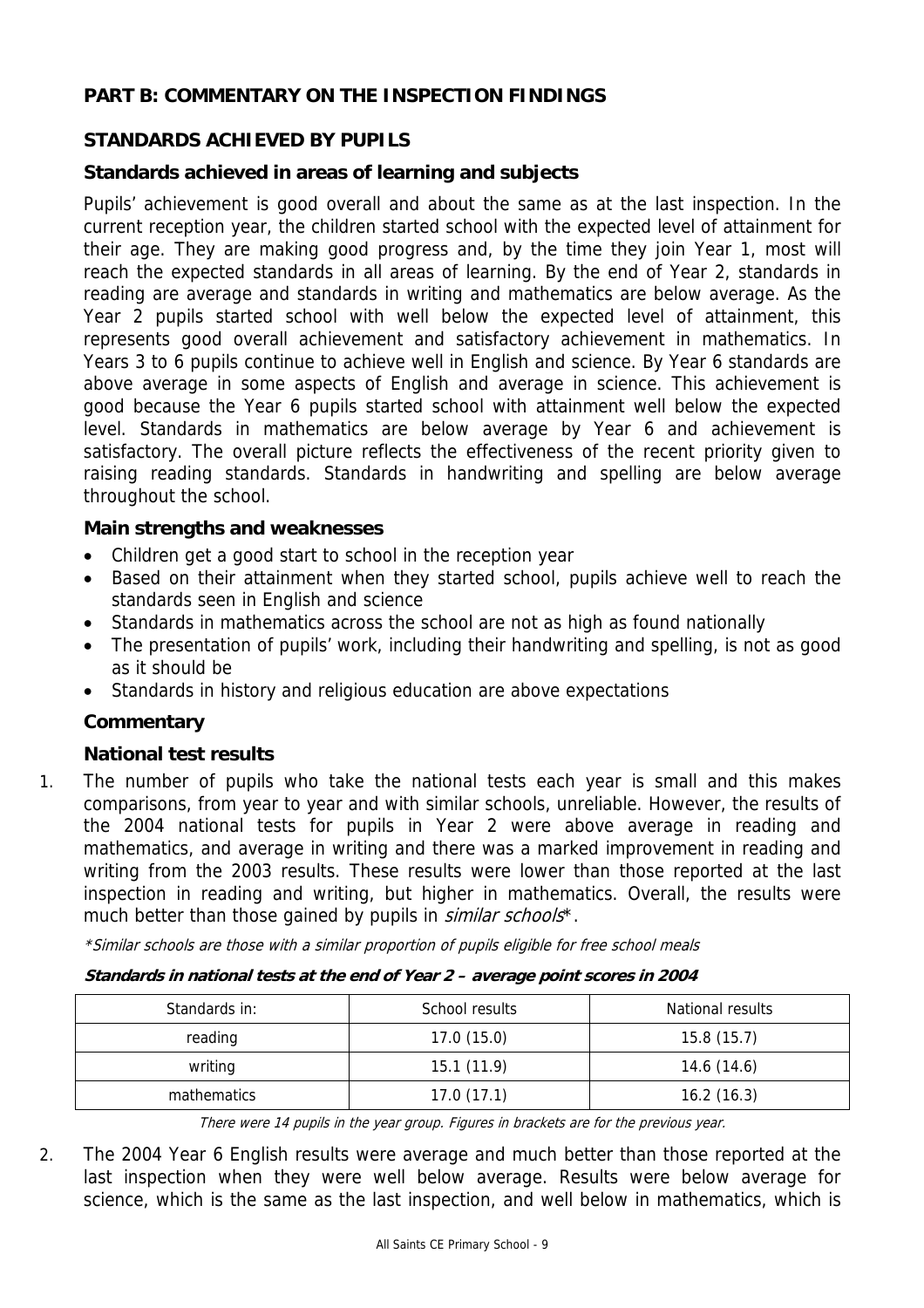not as high as the last inspection. In English, pupils did as well as those in other schools whose pupils gained the same scores in the Year 2 tests, but they did not do so well in mathematics and science. More pupils reached the higher Level 5 in English than they did in mathematics or science.

| Standards in: | School results | National results |
|---------------|----------------|------------------|
| English       | 27.0(27.0)     | 26.9(26.8)       |
| mathematics   | 25.6(27.3)     | 27.0(26.8)       |
| science       | 27.9(27.3)     | 28.6 (28.6)      |

**Standards in national tests at the end of Year 6 – average point scores in 2004** 

There were 21 pupils in the year group. Figures in brackets are for the previous year.

- 3. Given that the pupils who took these tests started school with attainment that was well below average overall, these results represent good achievement and reflect well on the success of the extra support the school provided for these pupils whose learning had been affected by staff turnover. The standards of work seen during the inspection represent good achievement in English and science because the pupils' attainment when they started school was well below average and there are a significant number of pupils, almost fifty per cent, with special educational needs. Achievement is good because good teaching engages the interest of the pupils who want to learn and do their best.
- 4. In mathematics, standards are below average but achievement is satisfactory. There are some gaps in pupils' understanding and knowledge caused by past disruption to their learning. Pupils in the current Year 6 are on course to achieve better standards. The work planned for some of the more able pupils is not always sufficiently challenging to ensure they make the progress of which they are capable. They are not always encouraged sufficiently to solve problems independently using the different ways they already know. The school has identified this weakness and is ensuring that more able pupils are given challenging tasks. The whole staff are attending training to ensure that standards improve in mathematics.
- 5. By the end of Year 2, standards in reading are average and reflect the recent drive to improve reading skills. Pupils' interest in reading has increased with the introduction of a new reading programme, which means pupils have greater access to a wider range of good quality books. Teachers convey an enthusiasm for stories through the books they read to and share with pupils. The use of 'big books' shared with the whole class is particularly effective, as is the development of the use of 'story sacks' to engage pupils' interest and enthusiasm for reading at an early stage. Whilst standards are not as high as they are nationally in writing, pupils' achievement is good, given their low starting point. The school has focused on encouraging pupils to want to write for real purposes and giving them lots of practical experiences to write about. This is successful, as pupils who started school with a reluctance to write now enjoy writing and are keen to express their ideas. They have not yet, however, reached the stage where they can organise their thoughts in a clear way in different styles, which are appropriate to the purpose of the writing.
- 6. By the end of Year 6 standards in English are better than the 2004 national test results because of good standards in speaking and listening and reading, and average standards in writing. This is an improvement since the last inspection when standards in English were below average. Standards seen in mathematics and science were better than the results.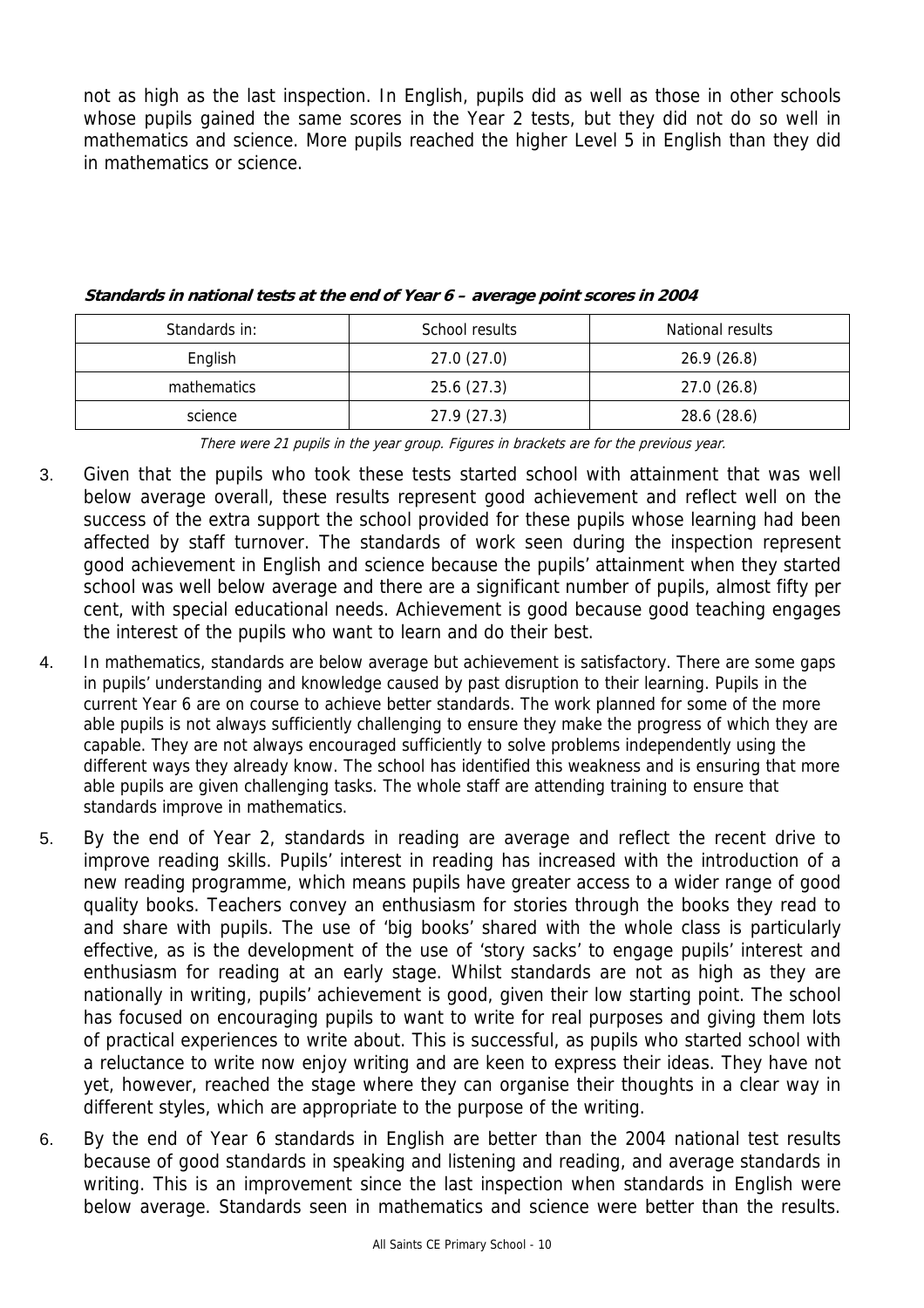Pupils achieve well in science because of good teaching and a well planned and creative curriculum. The school has identified that standards in mathematics are not as high as would be expected and is dealing with this issue effectively.

7. Bearing in mind their starting points, pupils with special educational needs achieve as well as others because they are supported effectively, given lots of encouragement and fully involved in all aspects of school life. In Year 2, almost half of the year group has special educational needs. All pupils who have special educational needs achieve well because work is well matched to their needs and they make good progress towards attaining the targets in their individual education plans as a result of well-focused support by teachers and learning support assistants. Overall, all groups of pupils, boys and girls, pupils with English as an additional language, the more and the less able, achieve equally well except for some more able pupils in mathematics and science.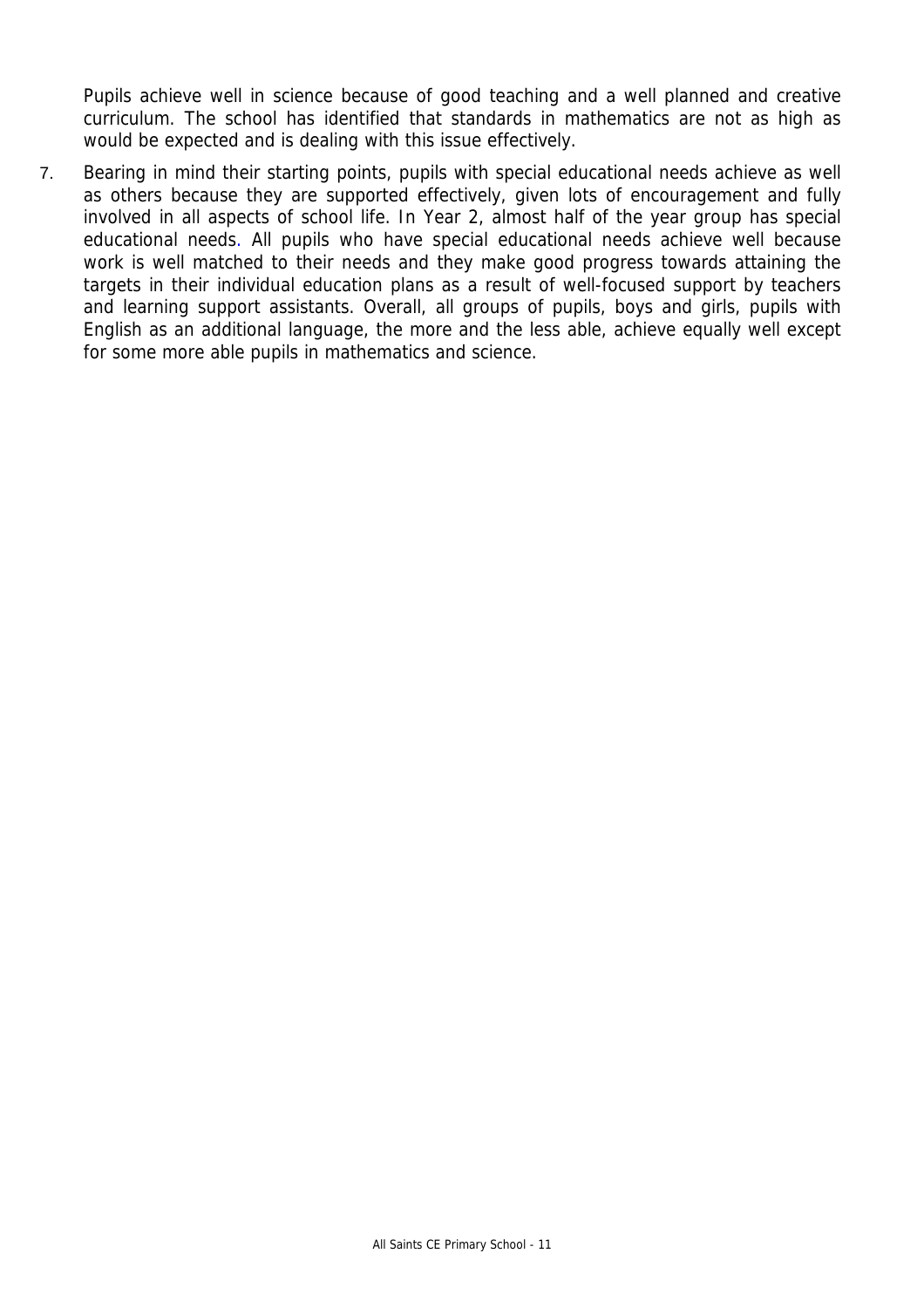## **Pupils' attitudes, values and other personal qualities**

Pupils' attitudes and behaviour are very good. Pupils' personal qualities are developed very well. The attendance rate is in line with the national average and most of the pupils arrive at school on time. The school makes very good provision for pupils' personal development, including spiritual, moral, social and cultural, development.

#### **Main strengths**

- The school expects high standards of behaviour and the pupils' response to this is very good
- Relationships between pupils and adults and with each other are very good
- Punctuality has improved since the last inspection

### **Commentary**

- 8. The inspection findings agree with the parents' view that the pupils are very well behaved. There have been no exclusions over the last three years and, during the inspection, there were no signs of unpleasantness or harassment. All teachers have high expectations of pupils' behaviour and the behaviour policy is very clearly structured with a range of rewards and sanctions that the pupils understand. Pupils and teachers devise their classroom rules together and, as a consequence, pupils have ownership of them and respond very positively to the interesting lessons that their teachers plan for them. Teachers prepare challenging activities that motivate the pupils who have very good attitudes to learning. Most lessons have challenging activities that motivate the pupils, which is a key reason why attitudes to learning are so good. For example, when Year 3 and 4 pupils were asked to separate stones and sand by filtration, they were totally engrossed in the practical tasks and learnt a lot.
- 9. Pupils are encouraged to work in pairs and small groups and they co-operate with each other very successfully in lessons. For example, during a Year 6 mathematics lesson, they worked together very well when they discussed ratios. Teachers and pupils have very good mutual, trusting relationships. In response to the pre-inspection questionnaire and in discussions during the inspection, pupils all said that their teachers are fair to them and there is an adult they can go to if they were worried. Break and lunchtimes are good-natured and pupils of all ages and boys and girls play happily together.
- 10. Pupils' spiritual awareness is promoted very well in assemblies and in many lessons. In a religious education lesson, pupils were encouraged to talk about what candlelight means for them. This was a very good opportunity to express their own feelings and to learn about empathy, and they listened well to what their classmates were saying. Pupils' awareness of social and moral issues is also cultivated very well. The weekly Friday celebration assemblies are used well to acknowledge pupils' successes. In 'circle times', when pupils gather in a circle to talk about their feelings and views, they discuss issues with their teachers. The school provides many opportunities for pupils to take responsibility for themselves and others, such as acting as office receptionists, through DARTS (the school council) and looking after younger children in the playground. Pupils collect for charities including Jeans for Genes and for the Chernobyl Children Lifeline.
- 11. Teachers provide good opportunities for pupils to appreciate their own heritage, including performances at the Theatre Royal in Winchester and visits to art galleries, museums, Winchester Cathedral and other churches. Pupils regularly visit All Saints Church for the Wednesday Club activities and for religious education lessons. Visitors are welcomed into school including the Mayor, the local Member of Parliament and lecturers from Nigeria. The school acknowledges that more could be done to teach pupils about the diversity of cultures in Britain today. However, the religious education curriculum has improved and pupils are now learning about faiths other than Christianity.
- 12. The rate of attendance is satisfactory which is not as good as reported in the last inspection when it was good, with little unauthorised absence. Due to the good procedures that the school has put into place to monitor absences and lateness, the punctuality of most of the pupils has improved. However, there are still some families who do not fully appreciate the importance of regular attendance, which accounts for the relatively high rate of unauthorised absence. The headteacher works closely with the education welfare service and the Canon from All Saints Church to encourage parents to bring their children to school regularly and on time.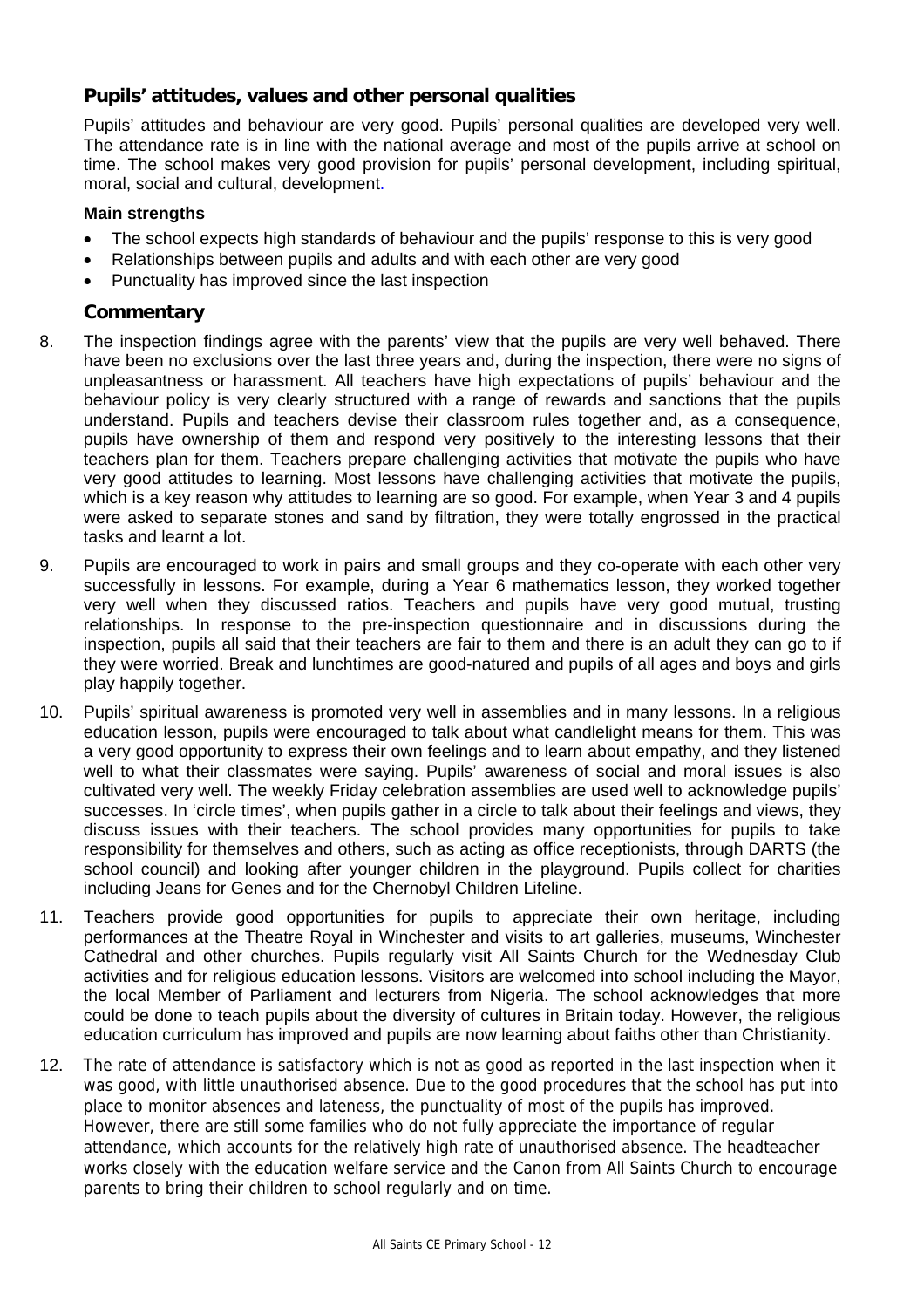#### **Attendance in the latest complete reporting year (%)**

| Authorised absence |     | Unauthorised absence |     |
|--------------------|-----|----------------------|-----|
| School data        | 4.3 | School data          |     |
| National data      |     | National data        | 0.4 |

The table gives the percentage of half days (sessions) missed through absence for the latest complete reporting year.

# **QUALITY OF EDUCATION PROVIDED BY THE SCHOOL**

The school provides a good education for its pupils. Teaching is good overall, often very good. The curriculum is good. Pupils are cared for very well. The school works very well with its parents and has very good links with the community. Assessment is good overall with some weaknesses in marking. Accommodation is unsatisfactory.

### **Teaching and learning**

The quality of teaching and learning is good. Good teaching for children in the reception year gives them a good start to learning at school. Throughout the rest of the school, teaching is good in English and science and satisfactory in mathematics. Teaching is good for other subjects where a judgement could be made. The good quality of teaching reported in the last inspection has been maintained.

#### **Main strengths and weaknesses**

- Teachers make lessons interesting and fun and use resources very well to motivate pupils
- Pupils achieve well because they work hard and try their best and their very good behaviour helps them learn well
- The pupils' ability to work well together in pairs and groups is a strong feature of many lessons
- Teachers have very good relationships with pupils
- Learning support assistants help pupils to learn well, particularly pupils with special educational needs
- Assessment of pupils' attainment over time is generally good, but teachers do not always make best use of day-to-day assessment to let pupils know how they can improve their work or, in some cases, to plan appropriately challenging work

### **Commentary**

#### **Summary of teaching observed during the inspection in 28 lessons**

| Excellent | Very good | Good          | Satisfactory | Unsatisfactory | Poor | Very Poor |
|-----------|-----------|---------------|--------------|----------------|------|-----------|
|           |           | $\sim$<br>. . |              |                |      |           |

The table gives the number of lessons observed in each of the seven categories used to make judgements about lessons.

13. Good teaching for children in the reception year is planned and organised well to develop all aspects of their learning. Staff provide good encouragement and support, which helps the children to make good progress. In a lesson on ordering numbers, pupils were immediately drawn into the lesson by the use of a Little Red Riding Hood doll, which captivated their interest and desire to know more. Throughout the rest of the school, most lessons capture the pupils' interest and teachers make very good use of resources to motivate and encourage pupils to learn. Pupils' very good attitudes and behaviour help them learn well and they always try their best. In a Year 3/4 science lesson, pupils received an email (set up by the teacher) presenting them with a problem to solve on filtration. This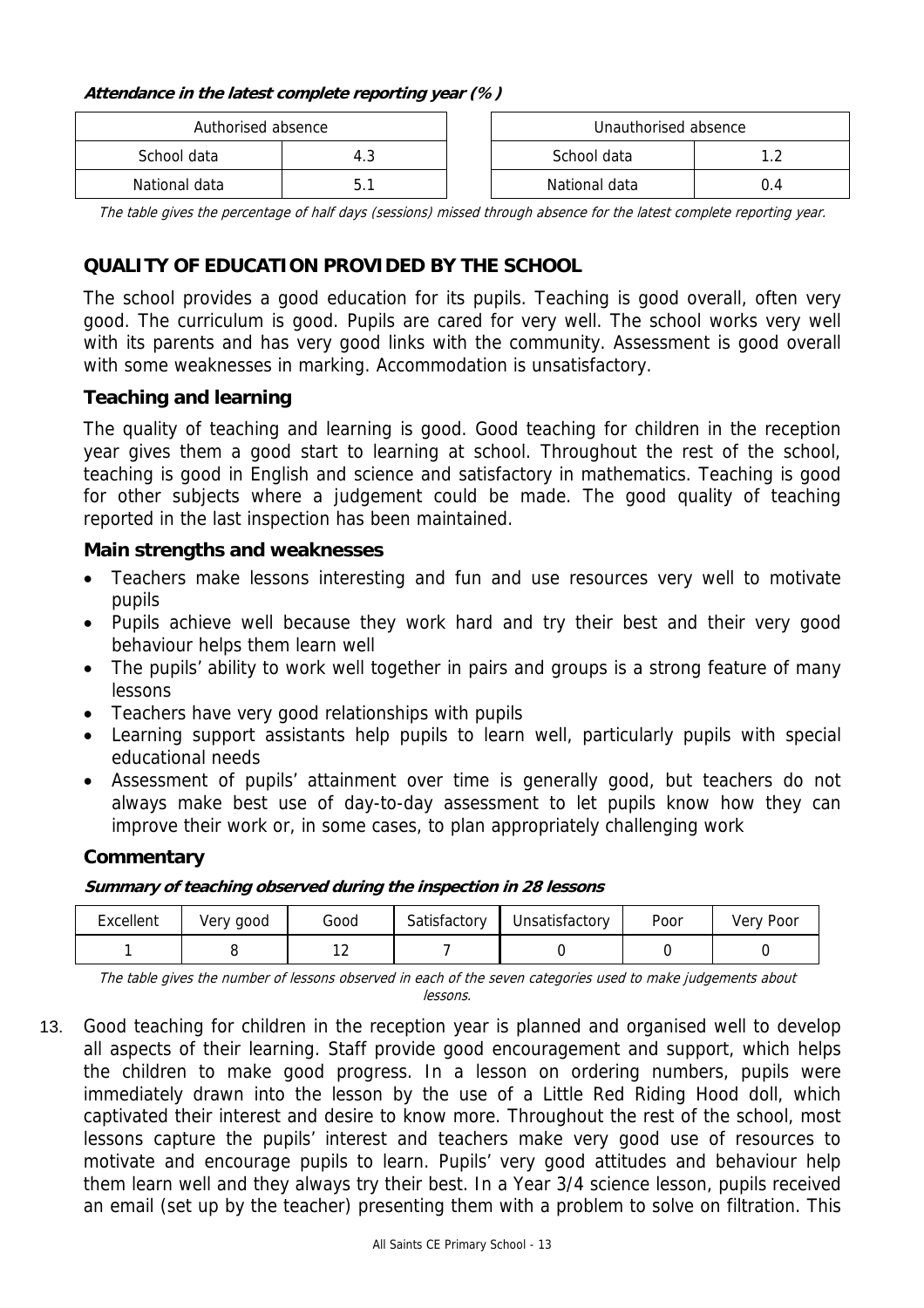'realistic' problem fired their enthusiasm and led to very good achievement and above average standards of work.

- 14. Teachers have very good relationships with their pupils and manage learning effectively. As a result, pupils learn confidently and work well on their own or in small groups. This was very evident in a Year 3/4 religious education lesson. The teacher re-arranged the classroom furniture to accommodate a 'circle-time' session to sensitively introduce pupils to a discussion on the theme of holiness based on images of the Madonna and Child. Teaching was very effective and enabled pupils to go on to work meaningfully and purposefully in small discussion groups. In a Year 6 English lesson, more able pupils worked very well together to discuss their responses to a challenging and complex text. They listened very well to each other and had the confidence to share personal opinions backed up by reference to the text, and so the quality of their discussion was very good.
- 15. Learning support assistants help pupils very well in class lessons and when they work with pupils out of lessons. They are usually very actively involved in whole-class sessions, either helping to engage pupils who may find it difficult to understand, or observing and recording the involvement and participation of individual pupils. In one lesson, the learning support assistant used a duplicate, smaller set of the resources the teacher was using with the whole class to very effectively support a small group who may otherwise have not been fully involved in the learning.
- 16. Where teaching is very good, tasks are very well matched to pupils' needs, challenging and planned well, which ensures that the pupils work hard and learn a lot. In a few lessons, although teaching was satisfactory, the pace of work was too slow or the activities were not challenging enough for some pupils.
- 17. Teaching and learning opportunities for pupils with special educational needs are good. Work in lessons is adapted well by teachers using individual plans as a guide. Teaching assistants provide very good support, usually taking groups in lessons as well as delivering extra help in developing numeracy and literacy skills. The quality of individual education plans, both in the setting of realistic targets and assessing how well pupils are progressing to meet them, is good. Additional support given outside of classes sometimes means pupils being withdrawn from lessons. In some classes observed, pupils missed important parts of the lesson when teachers were delivering the initial information and little subsequent help was given when pupils returned.
- 18. Scrutiny of pupils' books shows marking is effective in some classes but not in others. At best, teachers use assessment to share points for improvement with pupils. In some classes, this is helping pupils to understand what they need to do to work towards a higher level of attainment. In other cases, marking is cursory and is not supporting pupils' learning effectively. The overall effectiveness of marking is inconsistent.

### **The curriculum**

The curriculum is good and helps pupils to achieve well. This is similar to the judgement at the last inspection. It is enriched by a very good range of activities outside lessons. Resources are good but accommodation is unsatisfactory overall.

### **Main strengths and weaknesses**

- Good opportunities for speaking and listening help pupils to achieve well
- The curriculum is planned creatively so that good links are made between subjects
- Activities outside lessons are very good and support pupils' learning very effectively
- Provision for pupils with special educational needs is good; they are supported very well by learning support assistants and, as a result, achieve well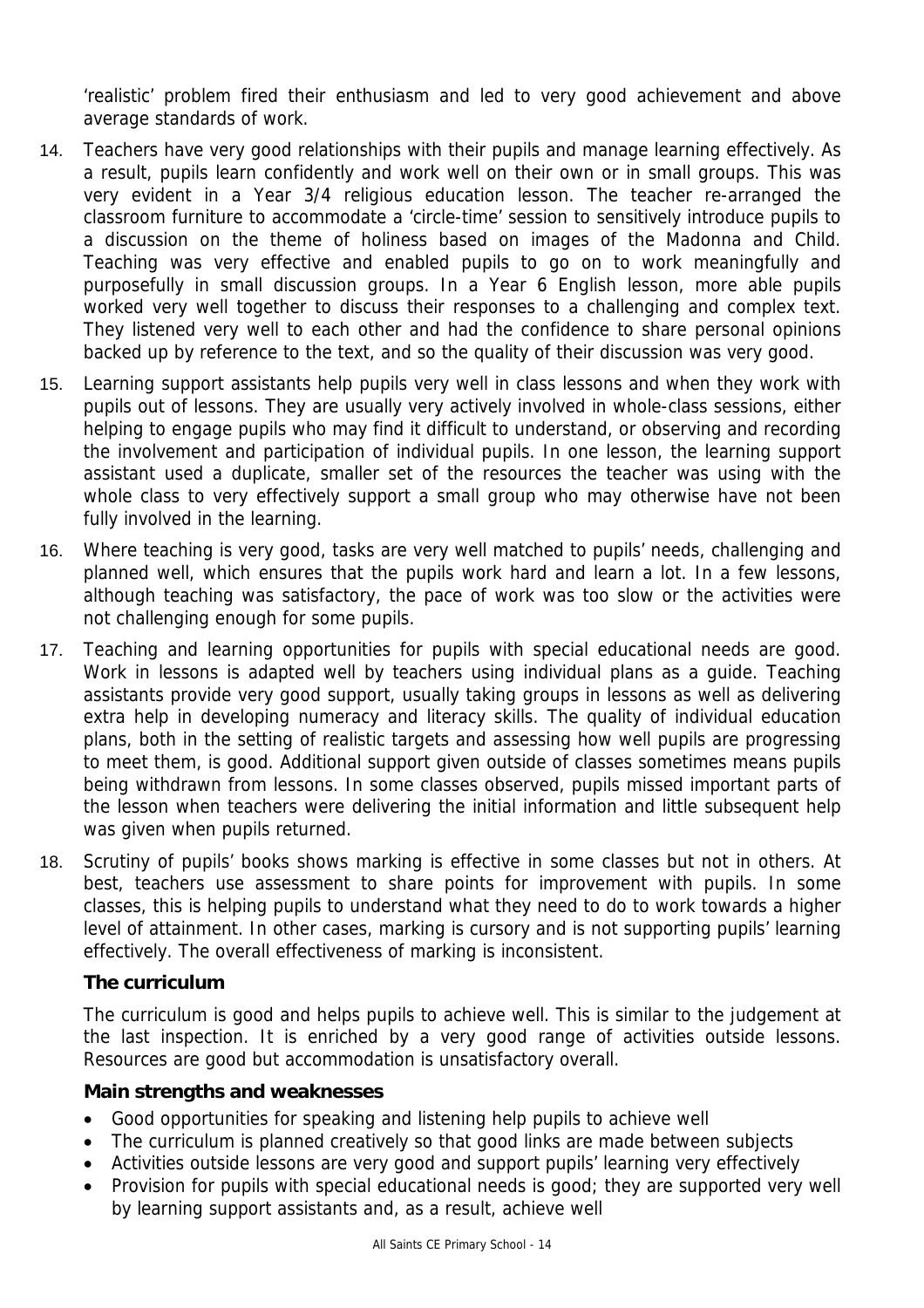- Provision for pupils' personal, social and health education (PSHE) is good
- Learning is sometimes hampered by unsatisfactory accommodation

## **Commentary**

- 19. The school provides a good curriculum, which fulfils statutory requirements. This is an improvement since the last inspection when religious education did not meet requirements. The curriculum supports the good achievement of pupils. Opportunities for speaking and listening are particularly good across a range of subjects. For example, in science, pupils are expected to explain their findings, which they do well, and in music they give good reasons when assessing each other's work.
- 20. The curriculum has recently been under extensive review and is now planned in a more creative way. Subjects are very well linked to make them more meaningful and interesting, such as when pupils make bread in food technology and also learn about the scientific properties of yeast.
- 21. The curriculum in the reception year provides interesting activities, is planned well to cover all the six areas of learning and supports children's good achievement. Pupils have the opportunity to take part in a very good range of clubs that enrich the curriculum. All are exceptionally well attended as in the case of the 'Wednesday Club'. Pupils also enjoy computing, football, multi-sports, art, dance, recorders and 'Talkwords'. Visits and visitors provide expertise and experiences, which some pupils may not otherwise have, such as the Year 5 and 6 residential trip to Fairthorne Manor.
- 22. The school provides well-matched activities for pupils with special educational needs that are additional to the main curriculum. Skilled learning support assistants mostly teach these programmes, in both literacy and numeracy, so that pupils make good progress.
- 23. Provision for pupils' personal, social and health education is good and there is a strong emphasis on this aspect of pupils' development as part of everyday life in school. There are elements of PSHE in many lessons in all subjects. Opportunities in discussion times, planned sessions for pupils to reflect on their learning, and through subjects such as religious education or health education all help pupils develop the personal and social skills that support their good achievement in lessons.
- 24. Very well trained and deployed learning support assistants enable the curriculum to be taught effectively and ensure all pupils are included in all activities.
- 25. Resources are good overall. The development of ICT resources is partly hampered by the unsatisfactory accommodation for the junior pupils because it is not possible to fit interactive whiteboards into these parts of the building. This denies pupils the opportunity to progress with their use after Year 2. Other barriers to learning caused by the unsatisfactory accommodation are the inability to use the hall wall bars for physical education because the hall lighting prohibits their use and the disappointing way in which displays celebrating pupils' work are constantly spoiled by damp conditions in the classrooms. Although the overall accommodation is unsatisfactory, improvements have been made where possible, which have led to a better working environment for pupils and office staff. The school works hard to make the best use of the accommodation.

#### **Care, guidance and support**

Procedures to ensure the care, guidance and welfare of the pupils are very effective. Achievement and personal development are monitored very well. The involvement of the pupils in the school's work and development is very good.

#### **Main strengths**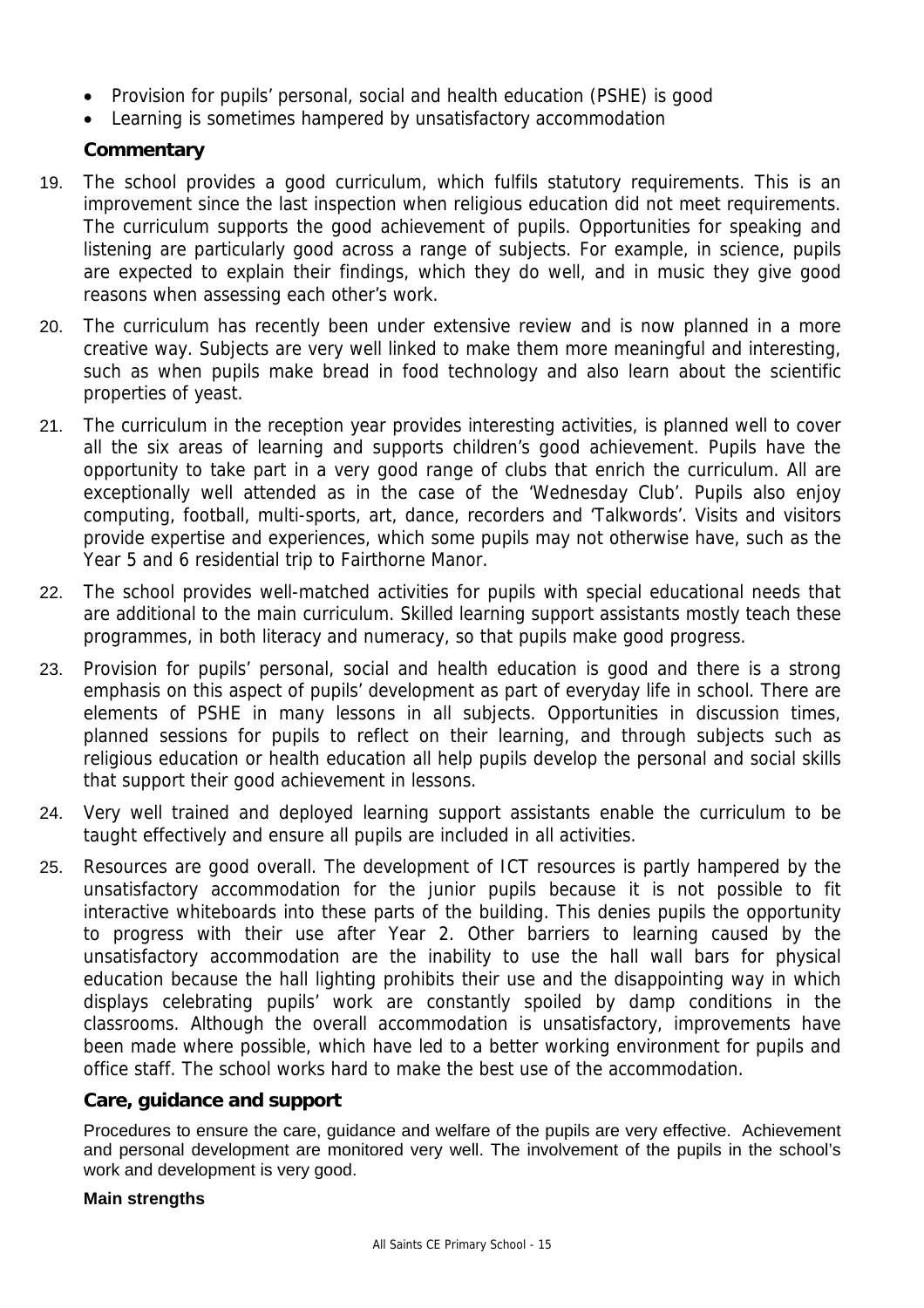- The school takes very good steps to ensure that the pupils are safe
- The very good relationships between pupils and adults help the pupils feel secure in school
- Pupils feel their views are taken seriously at school
- Pupils' personal and academic development is monitored very closely

#### **Commentary**

- 26. The school's formal procedures for dealing with matters of health and safety, child protection and first aid are in place and well understood by staff. Health, sex and drugs education are well planned and, through 'circle times', assemblies and science lessons, the pupils are learning to keep themselves safe and healthy. The school nurse and road safety and police officers support the school well. The pupils are very well supervised at break times, and routines such as the way lunchtimes are managed are helping pupils to develop good social skills.
- 27. Very good relationships were seen between pupils and with adults. Teachers listen to pupils well during lessons and pupils feel they are valued. For example, during a Year 6 ICT lesson on the use of spreadsheets, pupils had the confidence to offer answers as the teacher teased out ideas from them to calculate the costs of a Christmas party. In 'circle times', pupils discuss concerns with their teachers and classmates and this is also helping to build strong and trusting relationships throughout the school.
- 28. Through the pupil questionnaire and discussions during the inspection, pupils expressed very positive views of the school. They feel that teachers listen to their ideas, they are trusted to do things on their own, they get help when they are stuck and they like being at this school.
- 29. There are good systems in place to monitor pupils' personal development. The rewards system and the celebrations during Friday assemblies are helping pupils to be proud of their efforts in school. During the inspection, teachers shared lesson objectives with their classes. This helps the pupils to understand what they will be learning and, when these are revisited at the end of lessons, the pupils have a good idea of how much they have learned. Targets for improvement in English and mathematics are negotiated with the pupils and shared with their parents during the termly consultations. Teachers refer to the targets during lessons and this helps to focus pupils on what they need to do next. However, when teachers mark work, they do not always write comments that could further help pupils understand the next steps they need to take in their learning.
- 30. Pupils with special educational needs are very well cared for. For example, pupils with physical or emotional needs receive sympathetic but appropriate help from learning support assistants so that they are able to play a full part in the life of the school.

### **Partnership with parents, other schools and the community**

The school has a very good partnership with the parents. Links with the community are very effective and relationships with other schools are satisfactory.

#### **Main strengths**

- The school very successfully encourages parents to be involved in their children's education
- Parents are very well informed about what is happening in school and how well their children are doing
- Very good links with the local community greatly enrich the curriculum

### **Commentary**

- 31. Responses to the pre-inspection parents' questionnaire and meeting were positive and show that parents have great confidence in the school and the headteacher. Parents show their support by attending meetings, productions and assemblies in high numbers, helping in classrooms and on trips, and through fund raising for the Friends of All Saints School. Funds are well used to enhance provision for all pupils, for example library books and computer software.
- 32. Although some parents do not feel that they receive enough information about the progress their children are making, this is not supported by the evidence gathered by the inspection team. Parents are sent reports on English, mathematics and children's personal and social development in the autumn and spring terms and in the summer they receive a full report on all subjects. All of the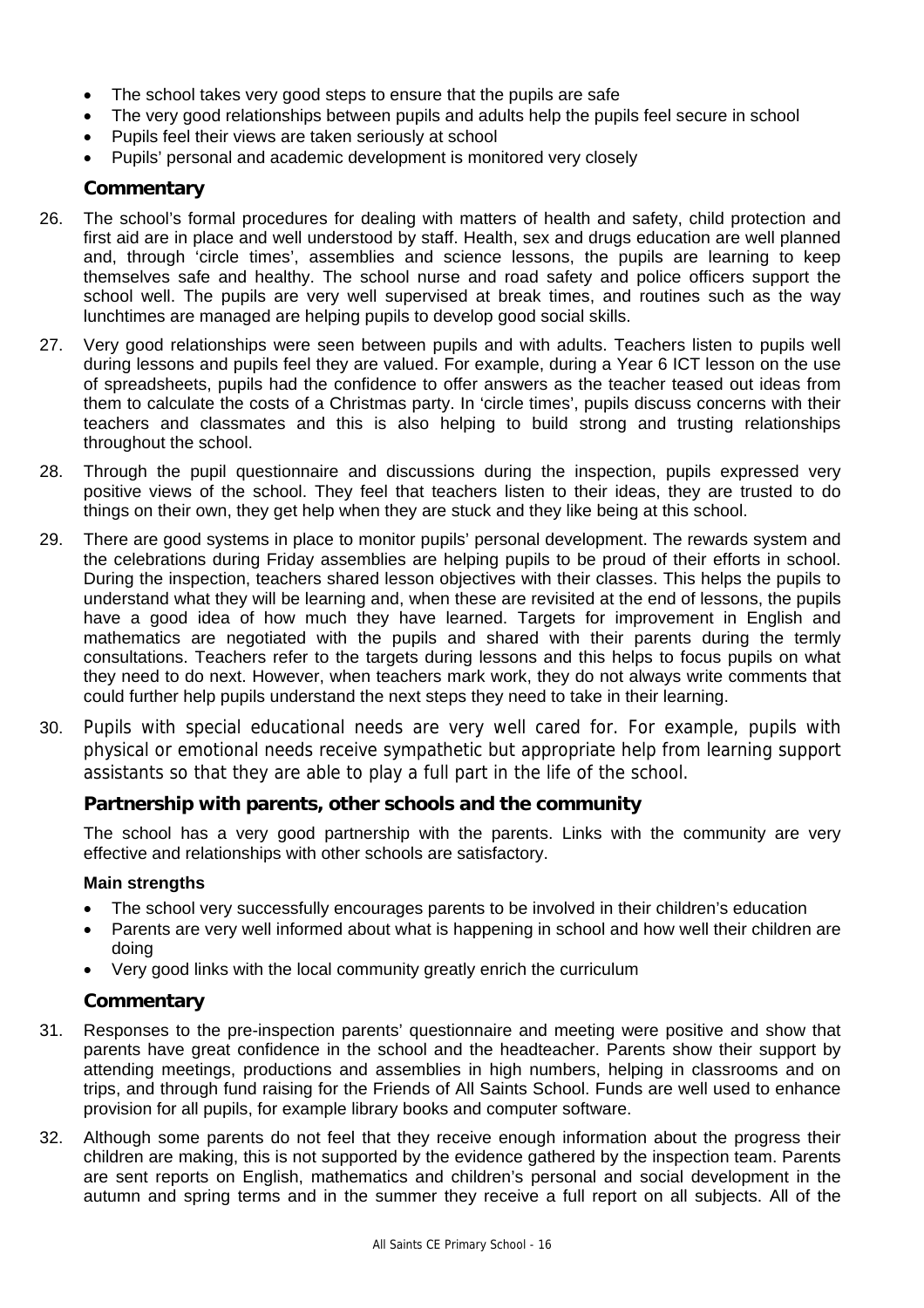reports have targets for improvement and the full report details how well children are achieving and the level they are working at. Parents are welcome to talk to teachers at the beginning and end of the school day and they are invited to termly consultation evenings where learning targets are shared. Open days are also held so that parents can see their children and the school at work. The school does more than many to keep parents well informed about their children's progress.

- 33. The school ensures that parents of pupils with special educational needs are kept informed of the progress of their children. They have opportunities to speak with teachers or the school's special needs co-ordinator at the termly parents' meetings. Staff are always available and parents take advantage of the many other informal opportunities they have to discuss things.
- 34. Other information to parents is well presented. The prospectus now contains all of the required information. The annual governors' report is very detailed and parents are sent regular newsletters that celebrate children's achievements and keep parents well informed about what is happening in school, such as the many staff changes last year. Class letters are sent home so that parents know what their children will be studying, and they are given homework guidelines and details of how they can help their children with reading. A literacy workshop was held for parents that many found very useful.
- 35. The school is an integral part of the local community. The pupils benefit from the very strong relationship between the school and the Canon of All Saints Church. Her support for religious education lessons, worship, mathematics teaching for the oldest pupils and the Wednesday Club expands the pupils' horizons. Pupils entertain senior citizens at Christmas by singing at the Salvation Army and St. Johns. The recorder group played with a group of retired adults and pupils take part in the annual Winchester Hat Fair. The pupils' lives are also greatly enriched by the work of the Community Secretary and the wide range of activities that she arranges for them through the After School Club. Community groups including Southampton Football Club, parents, artists, musicians and students from St. Swithun's School and Winchester College offer opportunities to take part in art, ICT, judo, football, chess and other school activities. Teachers use the local area very well to enhance the curriculum. For example, the pupils are taken to St. Giles Hill for science and the Drama Club performed at the Theatre Royal in Winchester. All of these experiences successfully enhance pupils' personal and social development.

# **LEADERSHIP AND MANAGEMENT**

Leadership and management are good overall. The headteacher provides very strong leadership, supported well by the leadership team. Governance of the school is good. Governors give good support and are well aware of the school's strengths and weaknesses.

### **Main strengths and weaknesses**

- The headteacher has a very clear vision for the school and provides very strong leadership
- Senior staff have a real sense of purpose and high aspirations, although there is an uneven distribution of responsibilities
- There is a strong sense of teamwork
- There have been good improvements in the leadership and management of the school's provision for special educational needs

### **Commentary**

36. The headteacher has a very clear vision for the school and is strongly committed to ensuring that all pupils derive the maximum benefit from their time in school. She has high expectations of staff and pupils alike. She has successfully led the school through difficult times when problems of staffing posed serious threats to the quality and continuity of pupils' learning. Since her appointment, rigorous actions have been successfully introduced to improve teaching and the provision for special educational needs. There is now a stable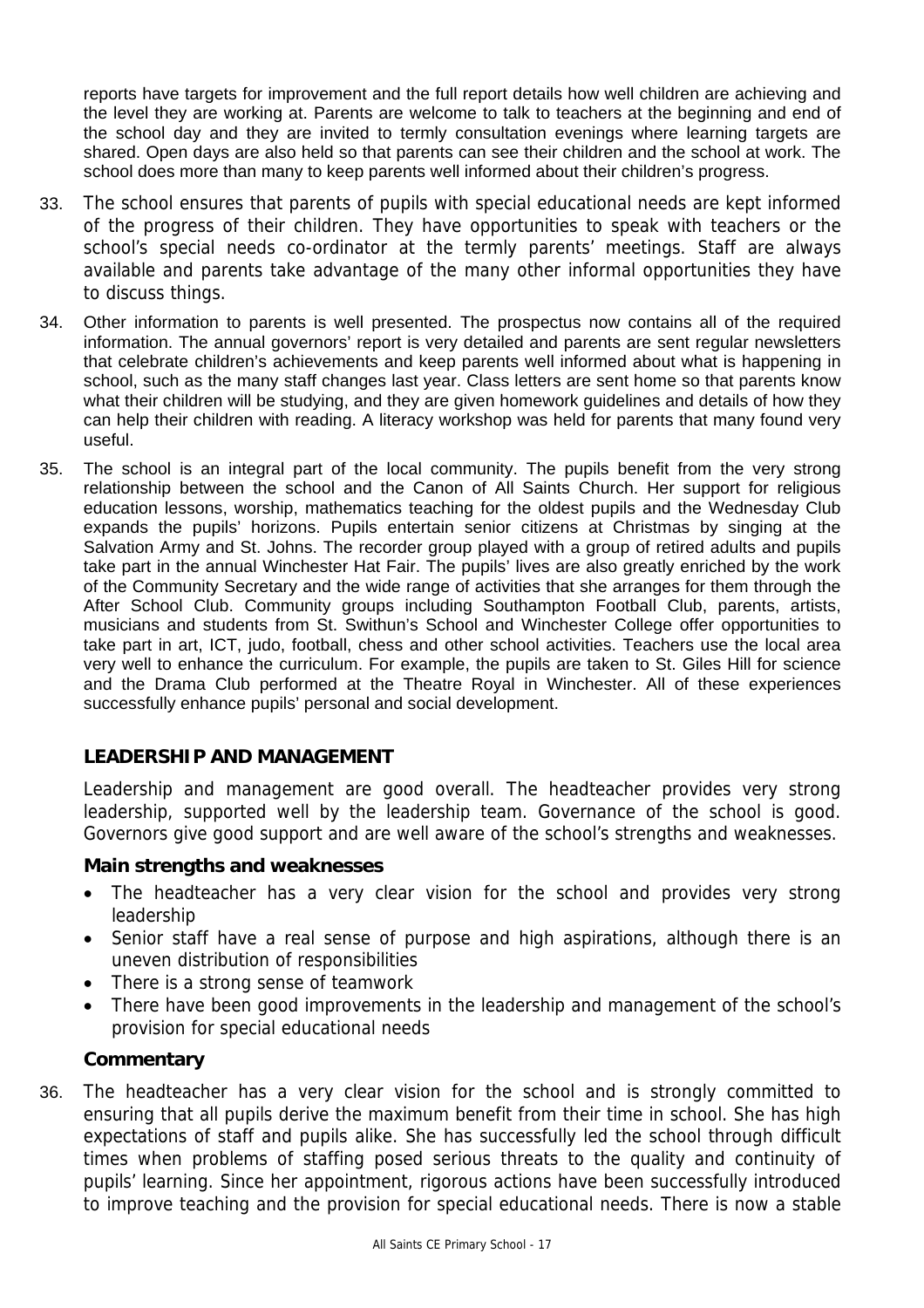and settled staff with a strong sense of teamwork and purpose that is continuing to raise standards.

- 37. The governing body is well organised and has a range of expertise which it uses well to assist and support the school, for example in financial matters and providing training for staff on reading development. Governors have a good knowledge of the school's strengths and weaknesses. This is gained through the visits they make, detailed reports from the headteacher, presentations from senior staff and regular meetings between individual governors and the headteacher.
- 38. The management of the school is good. The school's performance management systems include all staff, whether teaching or not, and are used well to identify the training needs of individuals. These are linked to the improvement plans, and the school provides very good opportunities for the continuing professional development of all staff. For example, a recent focus on reading successfully raised standards in English and all teachers are about to undergo an extended course to develop the quality of their teaching of mathematics. In addition, training given to the school's learning support assistants means they have a range of expertise to help cater for the different special needs of the pupils they support.
- 39. All staff are involved in drawing up the plans to develop the school. These are extensive and detailed and provide useful information. Although staff and governors are aware of priorities, these are not clearly defined in the written plan.
- 40. The leadership of subjects is good because the headteacher provides very good support, particularly for new or inexperienced teachers. The work of the senior management team is good, but there is an unequal balance in the workload, which to some extent impedes the impact and influence of its work on the school's priorities. Senior teachers have a heavy workload and the checking on the quality of teaching and learning in some subjects is restricted. However, the school is active in dealing with the situation and training is on going to develop and improve the leadership and management skills of present as well as prospective subject leaders and senior managers.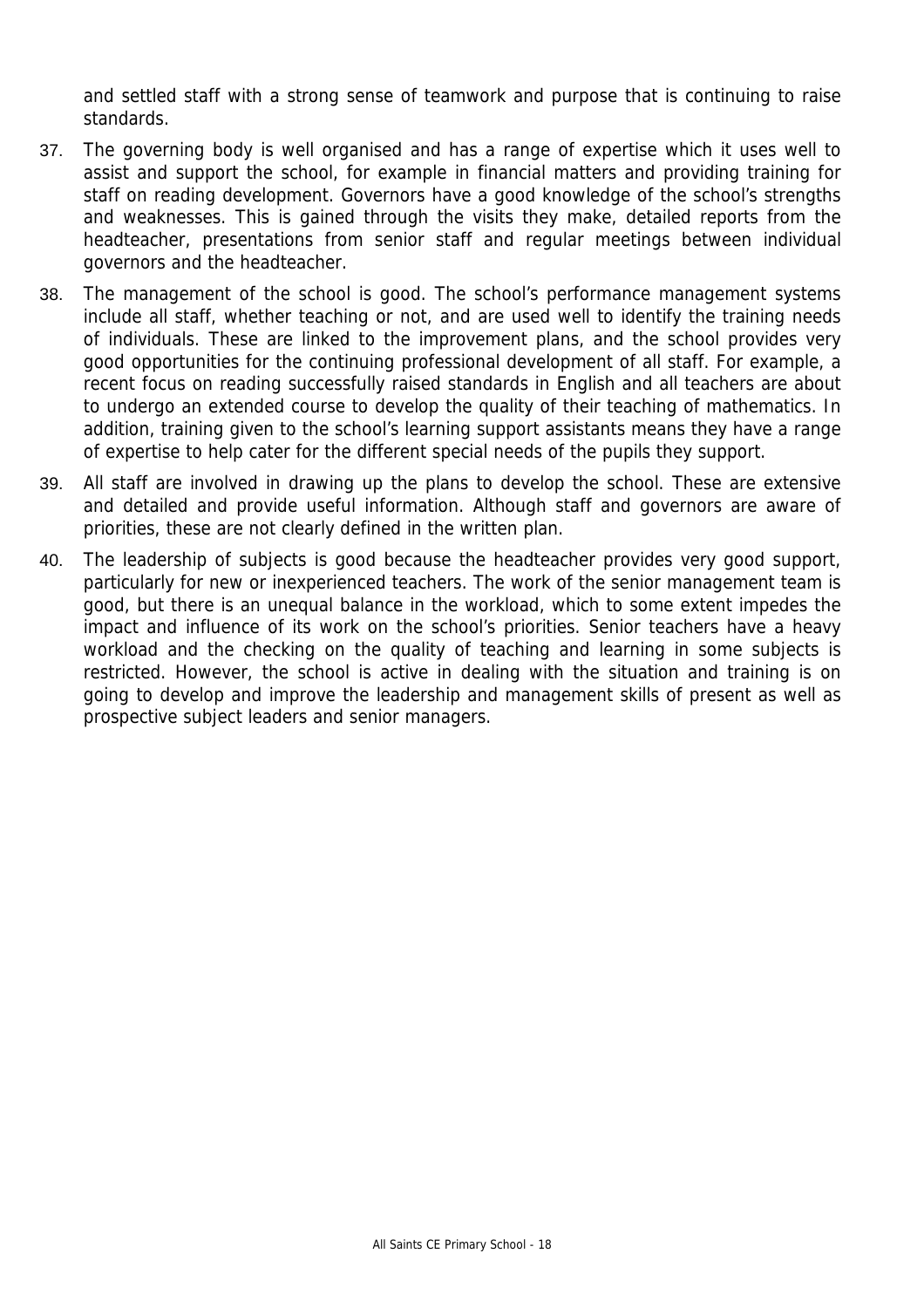- 41. The management of the school's provision for pupils with special educational needs is good and has been improved significantly. Teachers now have greater responsibilities for setting targets and assessing progress. Pupils are identified with needs at an earlier stage so that suitable work is provided when it will do the most good. The school's special needs coordinator manages resources, training and learning support assistants well. The school provides a good range of additional support to raise pupils' achievement.
- 42. The school's finances are well managed. The recent history of staff turbulence caused a severe strain on the school's financial resources, but governors budgeted well and this was coped with successfully. Governors keep a close eye on spending and ensure planned expenditure is linked to the school's plans to improve. Good strategic planning and prudent budgeting also mean the school is well placed to cope with the results of a possible drop in pupil numbers. The upkeep of the school buildings is a constant drain on resources that the school would rather spend on improving teaching and learning. Nevertheless, there is a programme of constant refurbishment and the school is still able to fund the continuing provision of computers and other ICT equipment. Day-to-day management of financial matters and the general smooth running of the school are undertaken by the welcoming and efficient office staff.

| Income and expenditure (£) |            | Balances (£)                        |           |
|----------------------------|------------|-------------------------------------|-----------|
| Total income               | 503,395.14 | Balance from previous year          | 70,636.72 |
| Total expenditure          | 535,460.14 | Balance carried forward to the next | 38,580.04 |
| Expenditure per pupil      | 3,824.71   |                                     |           |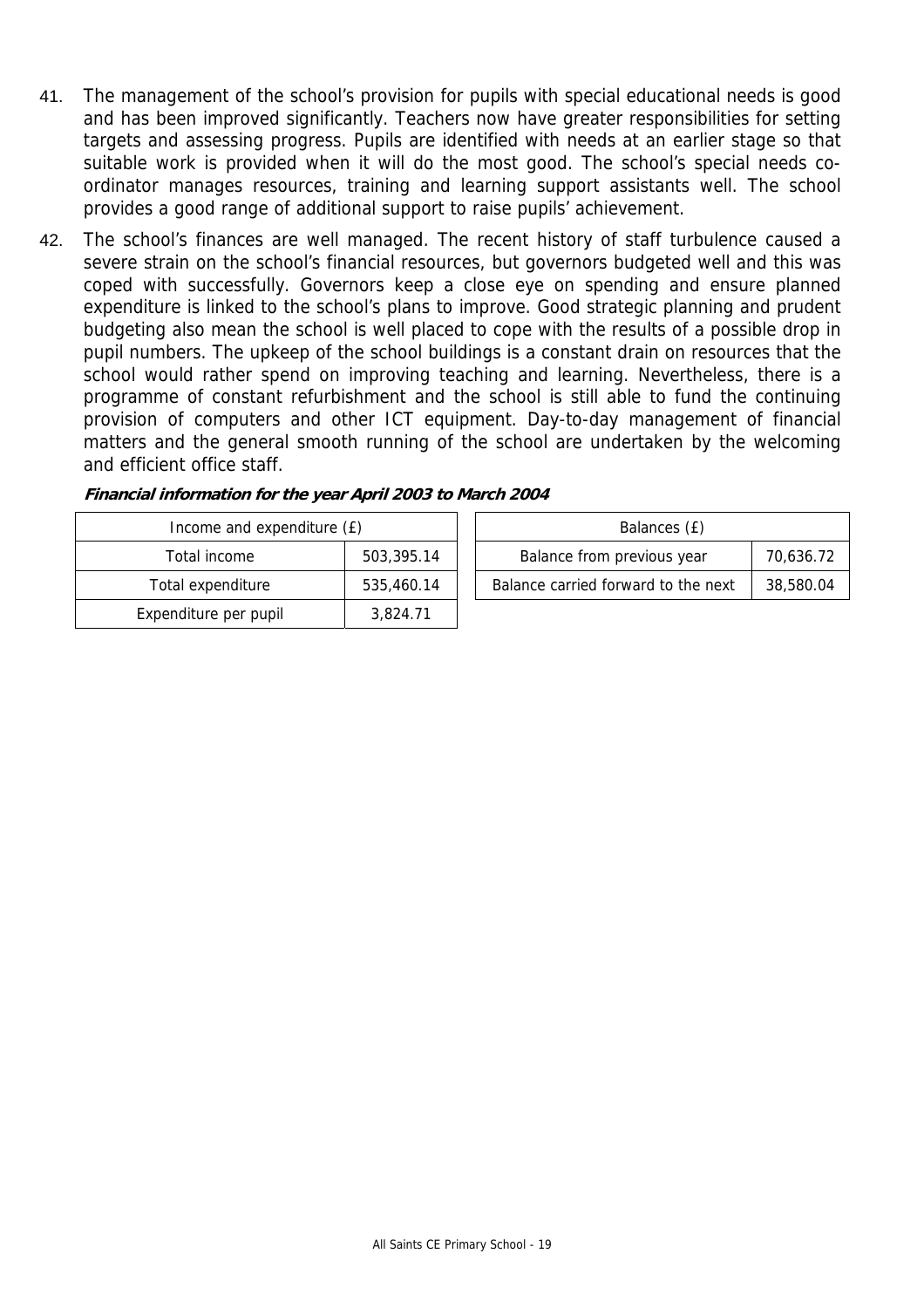# **PART C: THE QUALITY OF EDUCATION IN AREAS OF LEARNING AND SUBJECTS**

# **AREAS OF LEARNING IN THE FOUNDATION STAGE**

43. Provision for children in the reception year is good. Attainment on entry this year is average although this is exceptional as it is generally below average and in some years, has been well below average. Standards have been maintained since the last inspection and the good, and sometimes very good, teaching results in all children, including those with special educational needs, making good gains in their learning and achieving well. The curriculum in the reception year is interesting and planned well to cover all the areas of learning and supports the good achievement that children make. Very effective induction and home visits and good communication with the playgroup situated in the church, ensures that children settle well into reception. Assessment procedures are good because adults know the children well and observe and record their learning daily. Accommodation is satisfactory in this part of the school and resources are good and used well.

### **Personal, social and emotional development**

Provision in personal, social and emotional development is good.

#### **Main strengths**

- Adults praise good behaviour constantly, which encourages children to behave well
- Adults are very good role models for the children

#### **Commentary**

44. Teaching and learning are good and staff are very aware that development in this area has an important influence on children's ability to learn. In lessons seen, the teacher successfully used several small characters to engage the children and hold their attention. All adults ensure that children behave well by constantly praising good behaviour and indicating what is acceptable, especially during snack time. Entry into and out of the classroom is particularly good and very orderly. Adults are very good role models for children and are always smiling and polite. Children are encouraged to do their best by celebrating their work on a special board. Most children achieve well in this area of learning and all are likely to meet the standards expected by the end of the reception year.

### **Communication, language and literacy**

Provision in communication, language and literacy is good.

#### **Main strengths**

- Opportunities for speaking and listening are very good
- Early reading skills are promoted very well
- Letter names and sounds are systematically taught

#### **Commentary**

45. Teaching and learning are good and opportunities for all pupils to develop their speaking and listening skills are very well planned and pervade all learning activities. During snack time children were split into three small groups and responded very well to a range of topics introduced by the adults to encourage them to talk and listen to each other. They were fully engaged and guided to recognise that print carries meaning when using the interactive whiteboard to teach about the story of Little Red Riding Hood. A new reading scheme has been introduced and all children are taking home a sight vocabulary associated with their reading book. This supports them well as they begin to learn to read. During a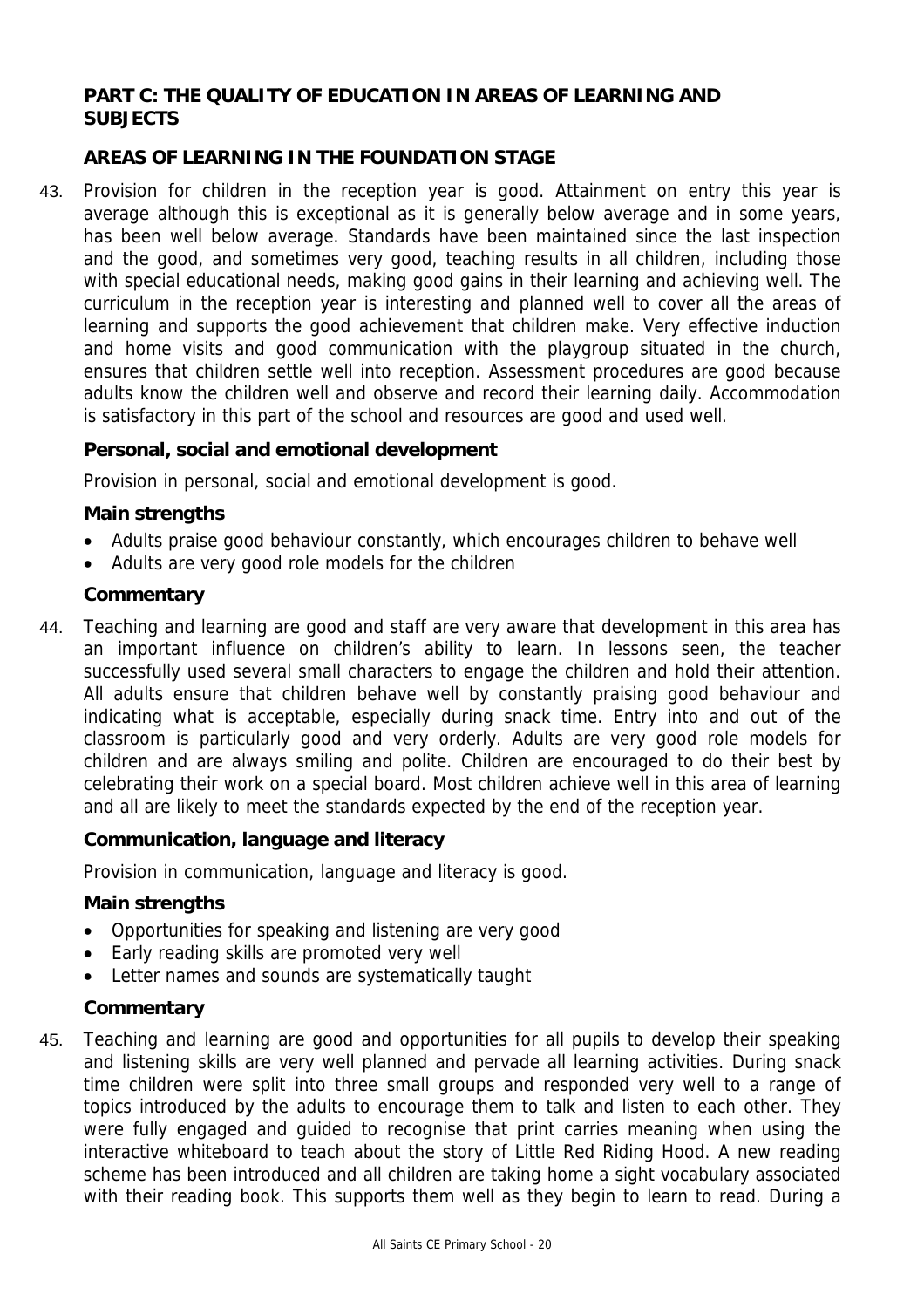lesson to help them learn their sounds, the teacher gained the full attention of the children by using "Inky" and his "sound box" to learn the sound of "w". This imaginative strategy held the children's interest fully and they responded well. Children achieve well and a significant number are likely to reach the expected standard by the time they leave reception.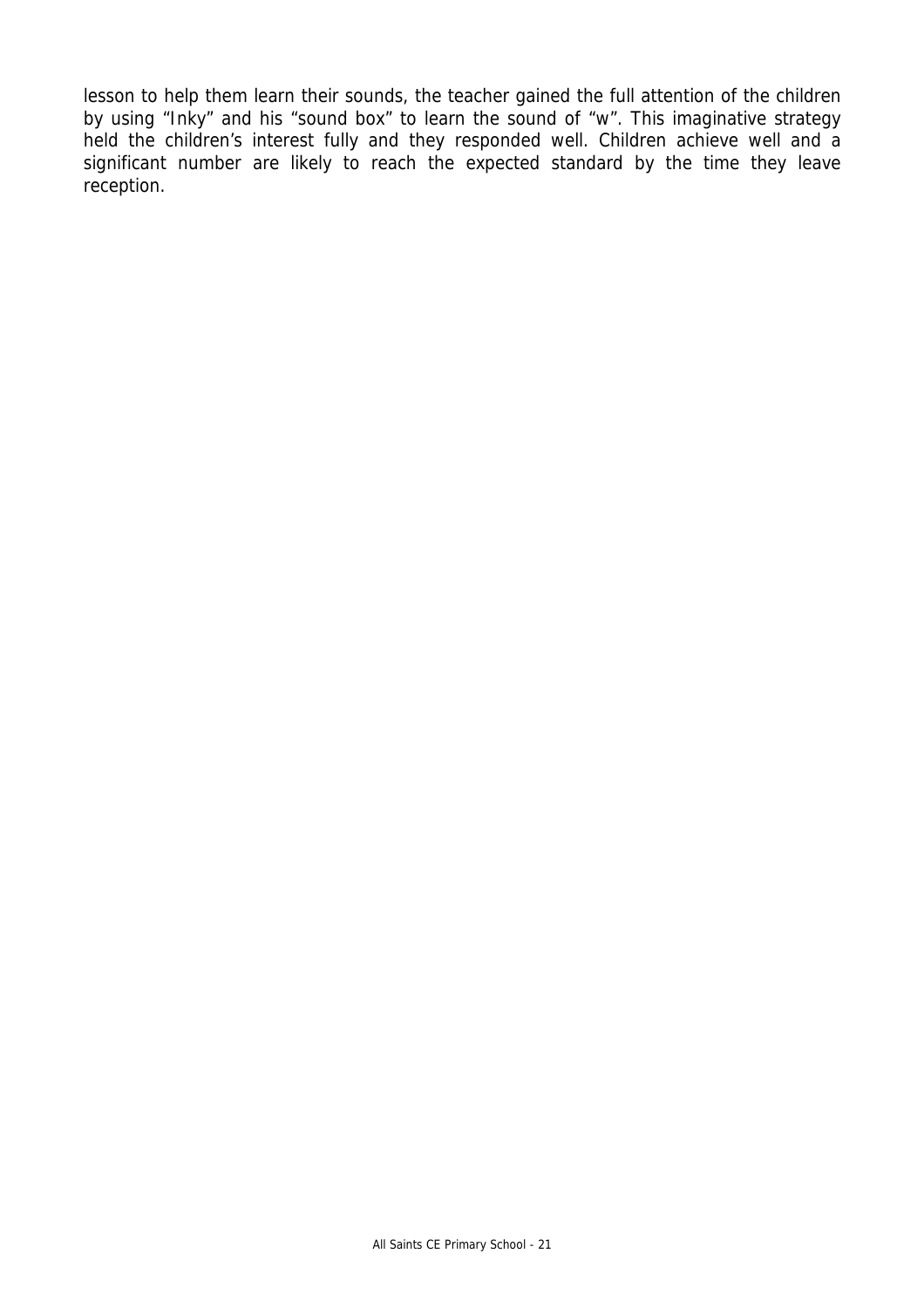# **Mathematical development**

Provision in mathematical development is good.

# **Main strengths**

- There are good opportunities for children to develop counting skills to ten
- The beginnings of mathematical vocabulary are taught well

# **Commentary**

- 46. Teaching is good in this area and there are good opportunities for children to learn to count to ten. As a result, they make good progress and all will meet the expected standard by the end of the reception year.
- 47. In a lesson learning to order numbers from one to ten, children were challenged to find the position of a number on a number line from one to ten as well as counting pictures of objects and saying the corresponding number. Their attention was successfully caught and held with the help of a "Little Red Riding Hood" doll. Using the number line to establish the biggest and smallest numbers extended mathematical vocabulary. When working in small groups in the writing corner, children wore "The Jolly Postman's" hat to encourage them to count the number of envelopes they were to deliver. Some children are already able to subtract one from another number.

# **Knowledge and understanding of the world**

Provision in knowledge and understanding of the world is good.

# **Main strengths**

- Children are provided with a varied and stimulating range of activities in order to find out about the world around them
- Information and communication technology is used well to support children's learning

# **Commentary**

48. Teaching and learning are good in this area because activities are well planned and interesting. Some learning is provided when children choose their own activities and some is taught directly by adults in large and small groups. This offers the right balance of support and challenge to extend children's understanding. Children go on autumn walks to see a view of the town from above. They take Barnaby Bear on holiday and make family trees using pictures of their families. All of these activities promote a good understanding of the world around them. They acquire new knowledge through the computer and the interactive whiteboards. Good links are made with these to other areas of learning. Most children are likely to reach the expected standards by the end of reception.

# **Physical development**

Provision in physical development is good.

# **Main strength**

There are good opportunities for pupils to practise their physical skills

# **Commentary**

49. Teaching and learning are good in this area because during creative activities children are encouraged to use a variety of tools, such as paintbrushes, scissors, pens and pencils. Whilst making candles in response to an advent assembly, children carefully practised their cutting and sticking. This develops their small muscle skills appropriately. Large muscle skills are also developed well through regular physical education and dance lessons and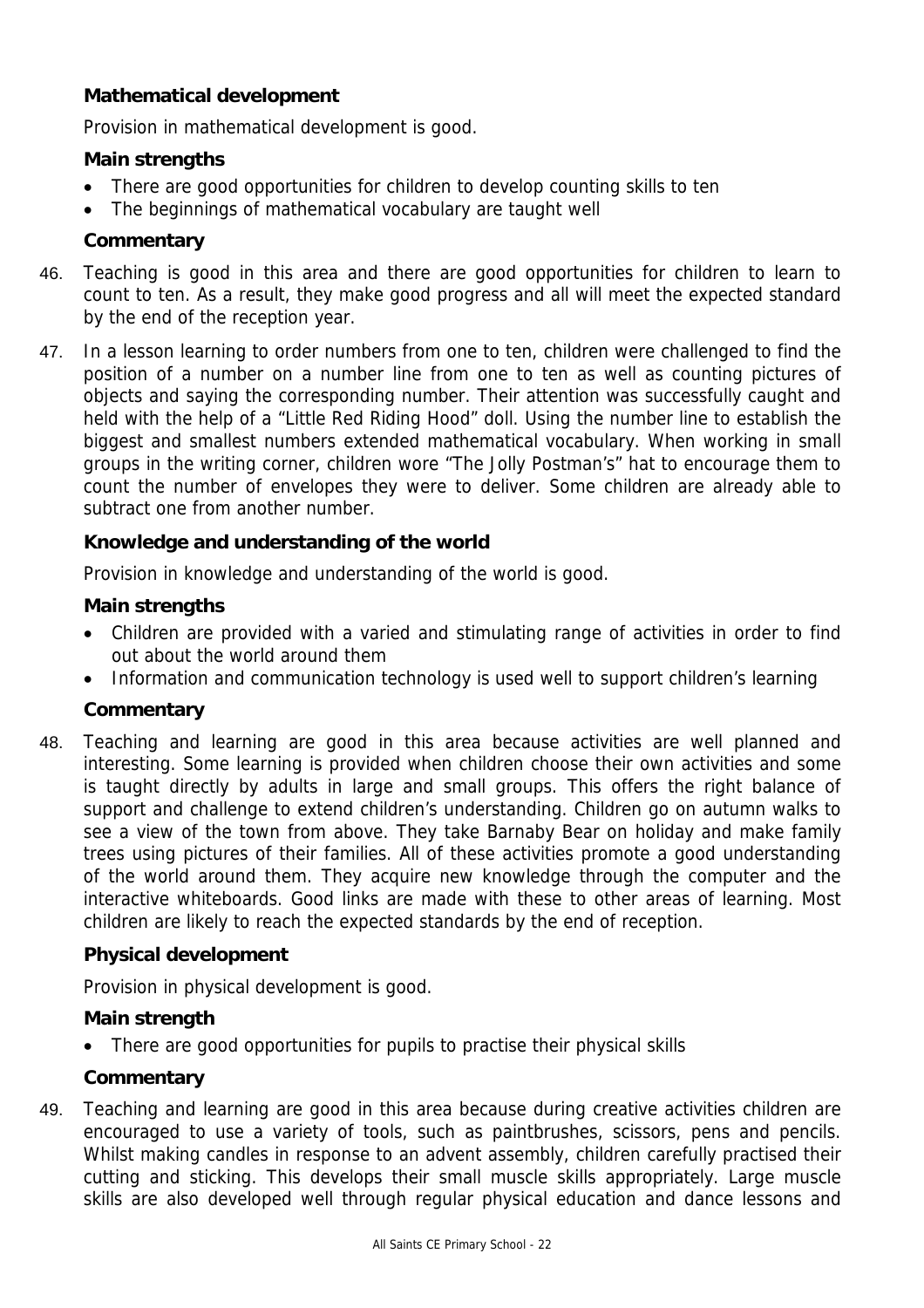through playing outside. They enjoy using ribbons to dance to with music in the outside area. Most are likely to reach the expected standards by the end of reception.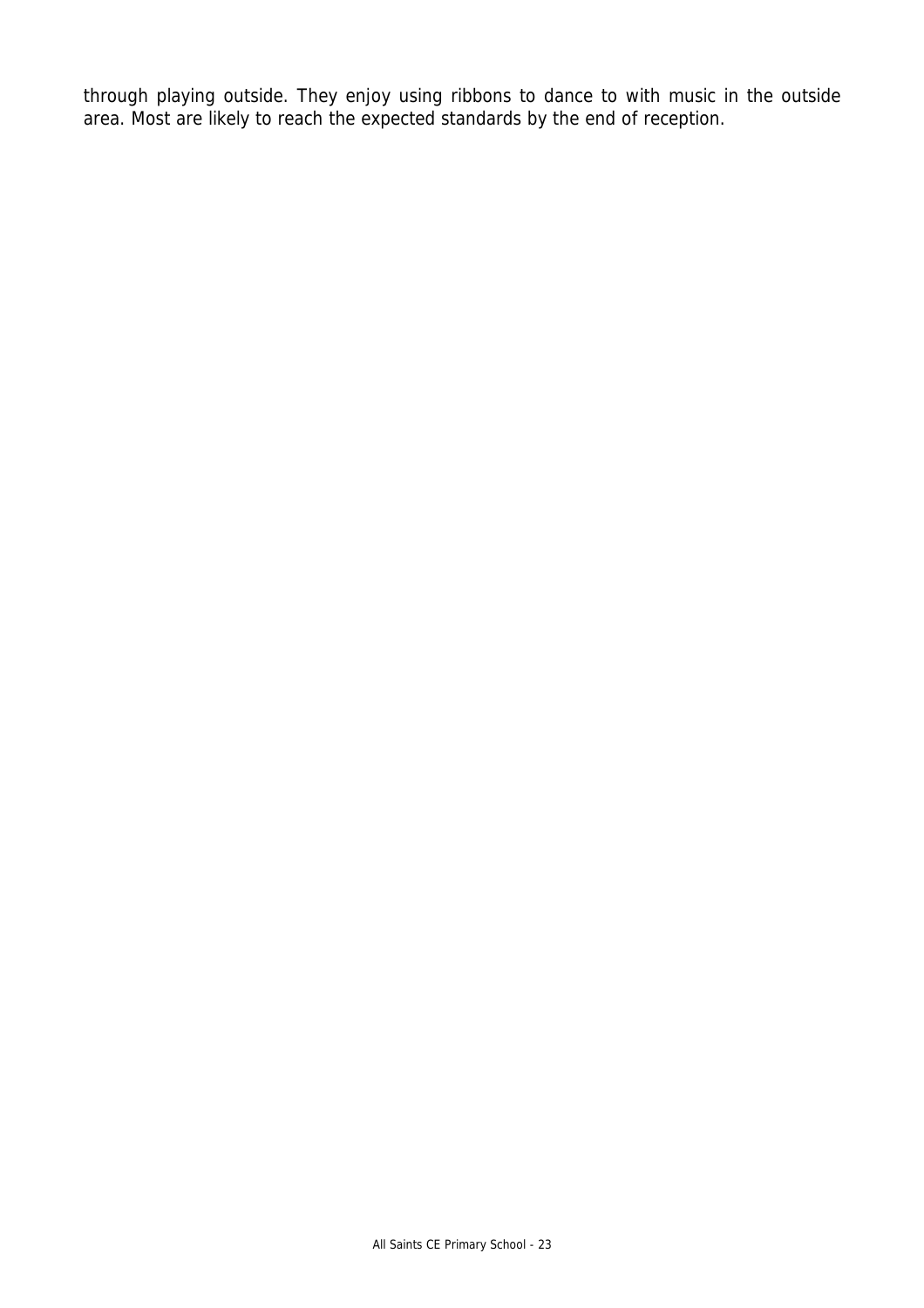# **Creative development**

Provision in creative development is good.

### **Main strengths**

- Children have access to a wide range of activities that promote this area of learning well
- Musical development is a special strength in this area

### **Commentary**

50. Teaching and learning are good in this area because creative activities such as painting, cutting and sticking, role-play and music are always available for children to use. They are taught to use equipment and musical instruments safely and skilfully. Children became engrossed in their re-enactment of the story of "Little Red Riding Hood" which supported their speaking and listening development. They responded exceptionally well to a music lesson when composing a lullaby. There were many good speaking and listening opportunities as they described the music the teacher played as "quiet", "sleepy", "slow' and "lovely". They were able to transfer the meaning of "softly" and appropriately play each instrument as the teacher skilfully welded their playing into a short but effective composition. Most children are likely to reach the expected standards by the end of the reception year.

# **SUBJECTS IN KEY STAGES 1 and 2**

# **ENGLISH**

Provision in English is good.

#### **Main strengths and weaknesses**

- Pupils' speaking and listening skills are developed well throughout the school
- In Year 2, standards in writing are below average
- The school's focus on boosting pupils' reading skills has improved standards
- Standards in spelling and handwriting are below average
- Teaching is good and carefully planned to meet all pupils' needs so that they achieve well

### **Commentary**

- 51. In the current Year 2, standards in reading are average but standards in writing are below average. In Year 6, standards in reading are above average and standards in writing are average. This represents very good achievement in reading and good achievement in writing, as pupils in both year groups started school with well below average attainment. Improvement has been good since the last inspection when standards were below average overall.
- 52. Results in the 2004 Year 2 national tests were above average in reading and average in writing compared with all schools. Compared with similar schools, the results were well above average. The discrepancy between the standards seen in the current Year 2 and the 2004 test results is not due to falling standards, but a reflection of a less capable year group where almost half of all the pupils have special educational needs, which is a much higher proportion than in the previous year. Results in the 2004 Year 6 tests were average compared with all schools and similar schools although, compared with similar schools, more pupils reached the higher Level 5 than was the case nationally.
- 53. By Year 6, speaking and listening skills are above average and are the basis of pupils' improvements in English. This represents very good achievement, as these skills are often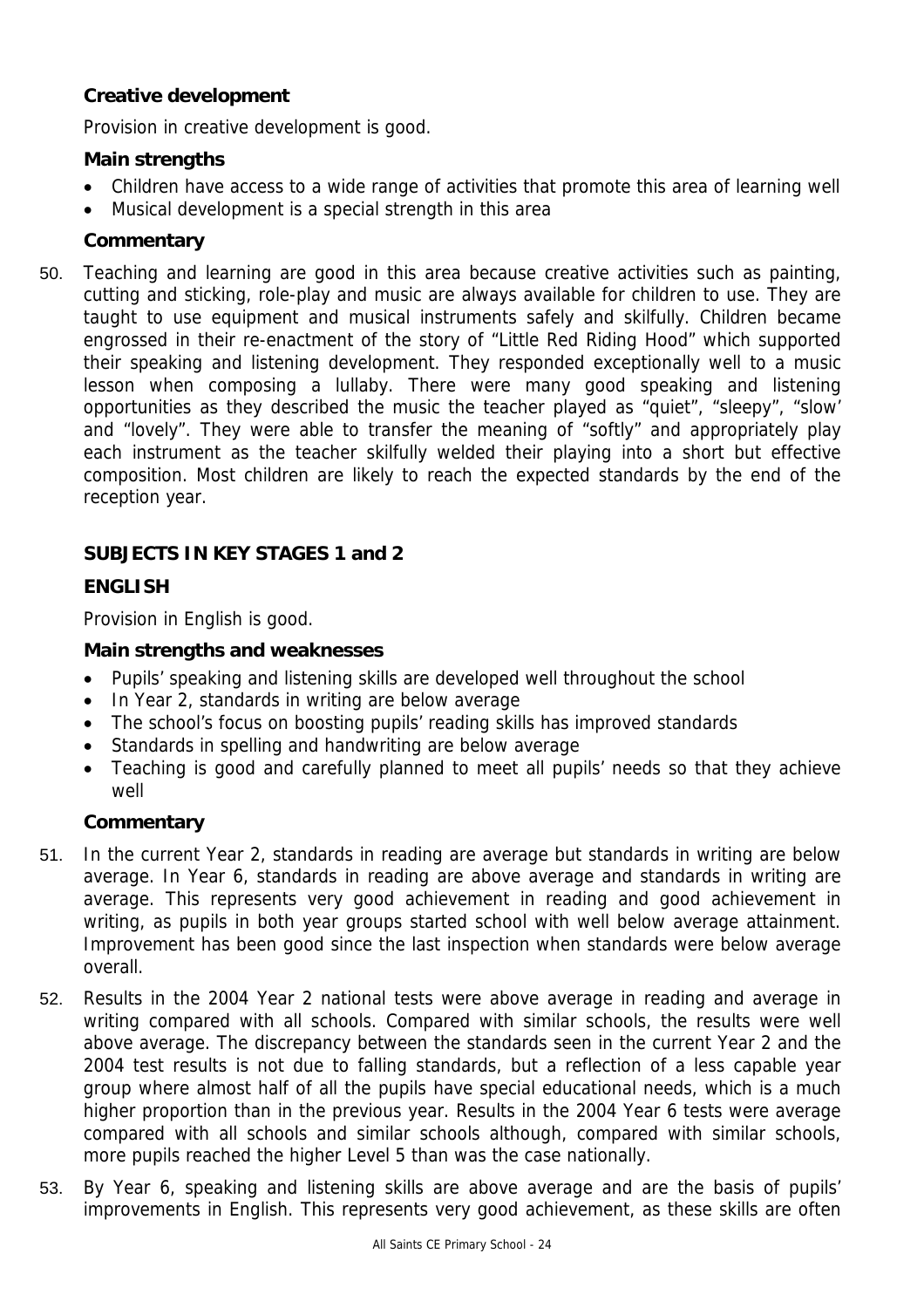the weakest area of attainment when pupils start school. Class discussions provide many stimulating opportunities for sharing and developing ideas and understanding. Very purposeful discussion led to very good progress in a Year 2 lesson. Pupils worked in pairs sequencing photographs of them making pancakes, and the opportunity to talk with each other helped them order their thoughts. Their good attitudes meant they could politely disagree and express their views well, for example, "This picture has to come after that one because you can't mix the flour and eggs together before you put them in the bowl". The learning support assistant gave very good support by reminding the class of key words to use, as in adding milk to the flour "gradually". A Year 6 group showed good responses to a range of classic texts discussing personal preferences. The ability to accommodate the views of others was a distinctive feature. Good speaking and listening skills are evident in lessons in other subjects and in pupils' ability and obvious pleasure to converse with adults and each other outside of lessons.

- 54. In reading, pupils in Year I and 2 learn sounds and letters through lessons that are fun and effective. The school has recently introduced a new reading programme, which is helping to improve standards by extending the range of books pupils read. Pupils like the new books and consequently enjoy reading from early in their school life. Guided reading sessions enhance pupils' progress and develop their skills and understanding through the detailed study of texts. By Year 6, many pupils are confident, fluent readers. They have well-developed tastes in literature, read regularly for pleasure, and recall enthusiastically what they have read.
- 55. Although standards in writing are below average by the end of Year 2, pupils achieve well because their attainment when they started school was well below average and half of the year group have special educational needs. In Years 1 and 2, writing skills are improving because of the emphasis on role-play and practical activities. This gives pupils ideas about what to write and they are keen to get their ideas down on paper. As a result, pupils who started school with a reluctance to write now enjoy writing and are keen to express their ideas. However, pupils do not always organise their writing well and many write as they speak because they do not have a secure understanding of the differences between spoken language and the conventions of written language. When Year 2 pupils were writing instructions for making pancakes, many had not yet grasped the features of that type of writing and were recounting what they did rather than writing instructions. In Years 3 to 6 writing skills build on the good foundations taught in Years 1 and 2 and, by Year 6, pupils write satisfactorily in a good range of styles and for many different purposes. The range of writing is wide, encompassing stories, poetry, description and technical writing, such as recipes, and pupils' own feelings and reactions. Pupils use dictionaries and thesauri well to improve their written vocabulary. Pupils have a good grasp of metaphors, similes and synonyms and understand that, when appropriate, their use can improve their writing.
- 56. Throughout the school, standards in handwriting and spelling are below average. Starting in the reception class, pupils learn to join their letters, but they do not have a good enough knowledge of size and space. For example, 'i' and 'l' and 'h' and 'n' are often all the same height and there is no uniformity in the size of ascenders and descenders. This makes their writing difficult to read at times and the presentation of their work often looks very untidy because of this. This untidy presentation is evident in older pupils' work too, and can impinge upon the quality of their work in other areas such as mathematics. Spelling is often inaccurate.
- 57. Teaching is good overall. Planning is thorough and teachers' knowledge of the subject and their pupils' needs is good. As a result, in almost all English lessons, pupils are challenged over the whole range of age and ability. Resources are very well chosen to make tasks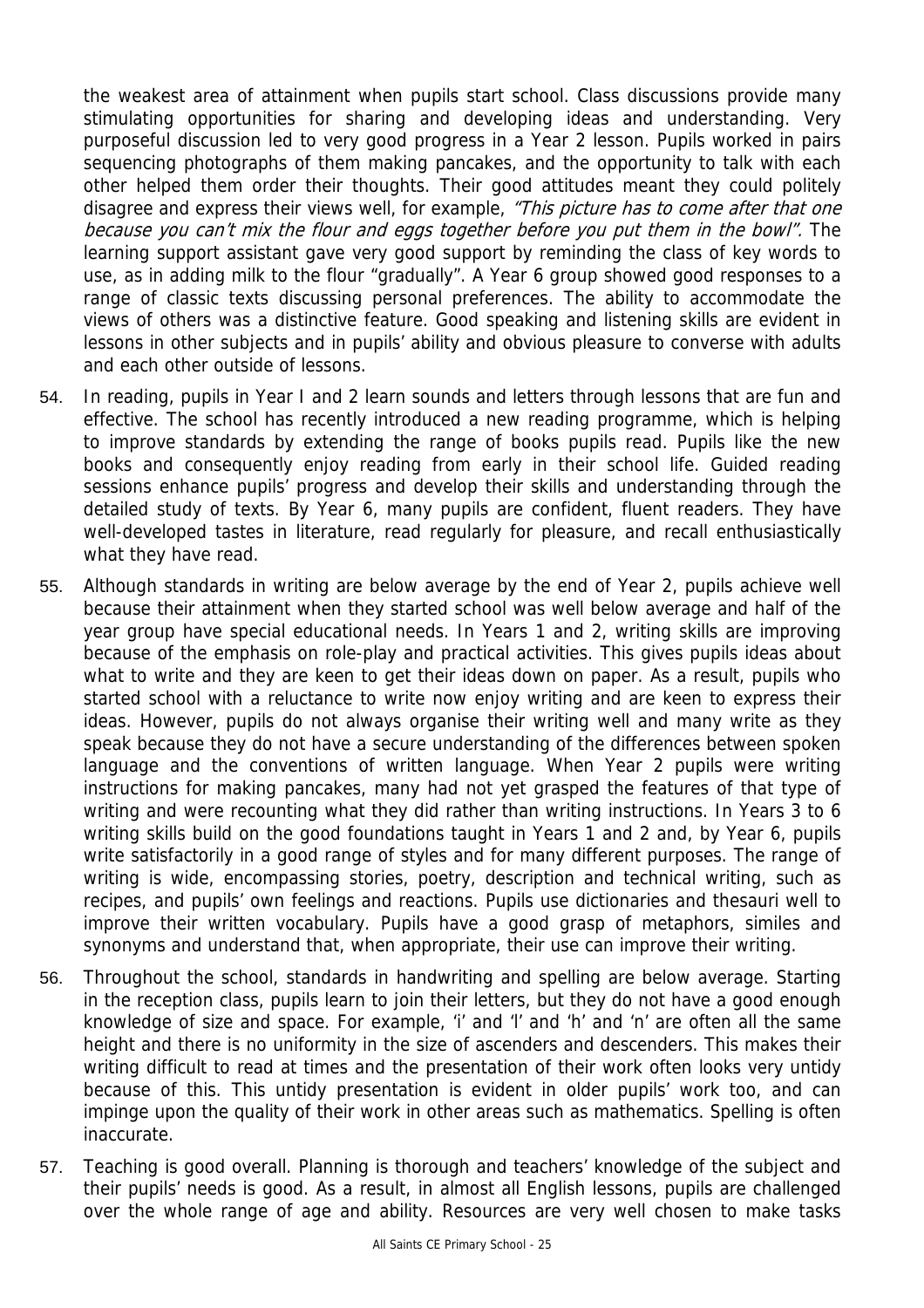interesting and teachers plan many opportunities for drama, role-play and practical activities into their lessons, which help pupils learn well. Lesson objectives are clear and plenary sessions are used effectively so that pupils are clear about what they have learned and why. Assessment has examples of good practice, which clearly benefits pupils, although some inconsistency in this is apparent. In a few lessons that were judged satisfactory, the pace of learning was not efficiently governed by deadlines, or the tasks were not entirely appropriate for the full range of pupils. The teaching of reading through guided reading sessions is a focus for the school and is proving effective in helping to raise standards. The good practice seen, however, is not consistent in all classes.

58. Leadership and management are effective, even though there is currently no appointed English co-ordinator and the role is shared amongst senior staff. The drive to improve reading has been managed effectively and successfully. The school has identified the weaknesses in writing and has appropriate plans in place to raise standards. The work of learning support assistants is very well managed in class lessons and their impact, particularly for pupils with special educational needs, is substantial.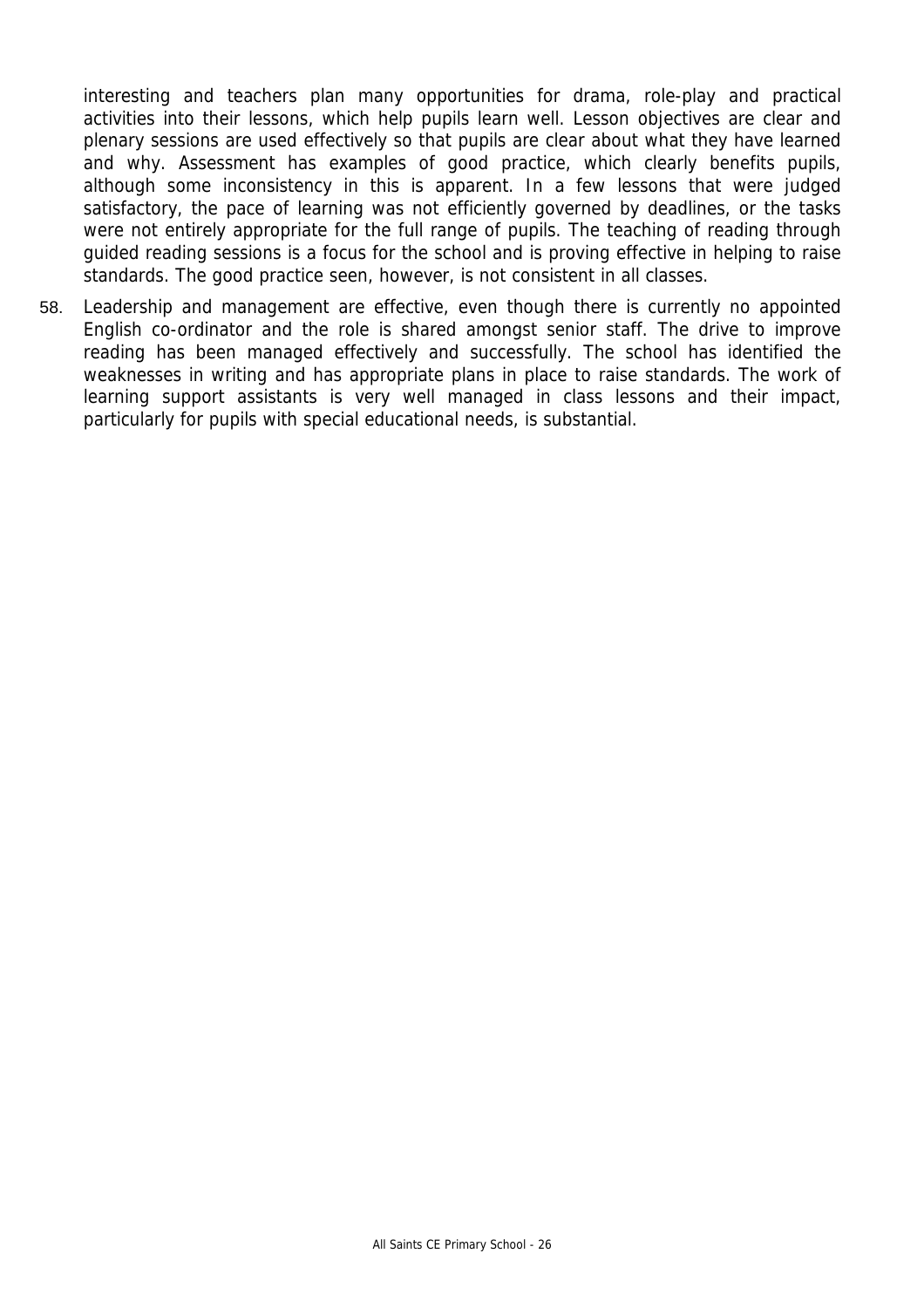## **Language and literacy across the curriculum**

59. Reading, writing and particularly speaking and listening are developed well through work in other subjects. The technique of using 'think bubbles' to map out ideas was seen in several subjects. Substantial writing was noted in history and religious education. Pupils' very good attitudes mean that they are attentive and well motivated; they listen carefully and contribute readily to discussions.

### **MATHEMATICS**

Provision in mathematics is satisfactory.

### **Main strengths and weaknesses**

- The leadership and management of the subject are good
- Support for less able pupils and those with special educational needs is very good
- More able pupils are not always sufficiently challenged

# **Commentary**

- 60. Standards in mathematics are currently below average by Year 2 and Year 6. Pupils in these year groups entered the school with well below average attainment and around one half of the pupils in both year groups have special educational needs. Given their starting points, achievement is satisfactory. The school has already identified weaker aspects in the provision of mathematics, including the need for training for the new and inexperienced staff. It is dealing with these issues very effectively and, although it is too soon to see the impact on standards of these initiatives, they are clearly having an impact on pupils' progress in lessons. The results of the 2004 national tests showed that by Year 2 most pupils reached standards that were above the national average. This reflects well on the success of the extra support the school provided for these pupils whose learning had been affected by staff turnover. The discrepancy between the standards seen in the current Year 2 and the 2004 test results is a reflection of a less capable year group where almost half of all the pupils have special educational needs, which is a much higher proportion than in the previous year. The national tests in 2004 showed that by Year 6 the attainment of pupils was well below the national average. The work of pupils in the current Year 6 shows that they are on course to do better than this.
- 61. Pupils work accurately and are learning different ways of calculating with numbers, especially in multiplying and dividing. In all years, they have a good grasp of the value digits are representing. For example, pupils in Year 4 confidently explain how to mentally multiply and divide by multiples of ten. Pupils' knowledge of tables is appropriate, and they use this along with other strategies such as doubling to help their mental calculations. Teachers provide a good range of work in all aspects of the subject and pupils have a good sense of what mathematics means in the 'real' world. There are, though, some gaps in their understanding and knowledge caused by past disruption to their learning. Pupils do not present their work well. Teachers encourage pupils to make jottings and these do help them understand. There is, however, insufficient attention paid to the need to set things out in an ordered and careful fashion so that stages in calculations are clear.
- 62. Teaching and learning are satisfactory overall with some good lessons seen in both infant and junior classes. Teachers try to make activities as 'real' as possible. This helps pupils learn as they engage in practical work rather than just abstract ideas. These activities also gain pupils' interest so that they enjoy what they do and try hard to accomplish their tasks. For example, in one lesson, pupils made real fractions using sweets – with an implied expectancy that they might later eat them – and made good progress as they arranged them in different ways. In another, pupils used real money and reduced the price of genuine items in a sale. Pupils in another lesson pegged socks on a line as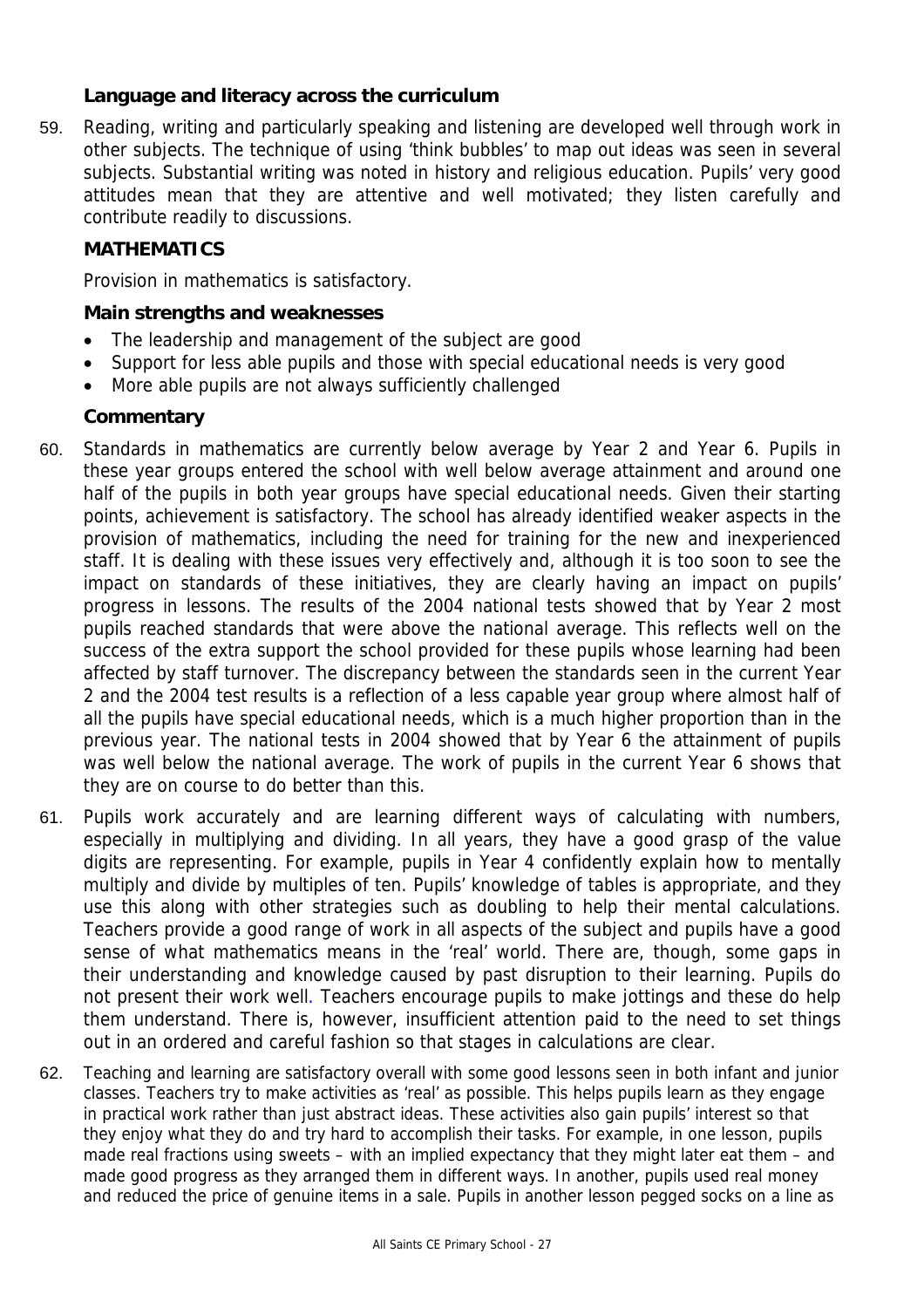a very visual representation of 'pairs'. Where teaching is good, teachers are lively and make the most of pupils' enthusiasm through encouragement and probing questions to deepen thinking. Learning support assistants provide very good support so that pupils make good progress. They work well with teachers and give unobtrusive support so that pupils are able to take part. The work planned for more able pupils is not always sufficiently challenging to ensure they make the progress of which they are capable. There is not enough rigour in the work set for these pupils and they are not encouraged sufficiently to solve problems independently using the different ways that they already know.

63. The leadership and management of the subject are good. The school has a new and relatively inexperienced staff that is being well supported, for example through weekly meetings and joint planning. Good use is made of the local authority and its advisers to support this development and all teachers are about to embark on an extended training course. Leadership is committed to raising standards with a clear vision of how things can be improved. This includes the improvement of planning to relate work better to the needs of pupils and extending the use of ICT, which is currently insufficient. The improvement since the last inspection is satisfactory. Attainment and teaching standards are broadly similar to those found then and the school has coped well to overcome staffing difficulties. The training provided for teachers has improved and the school's programmes to boost pupils' attainment are successful, as was seen in last year's results in the national tests for Year 2.

## **Mathematics across the curriculum**

64. Links with other subjects are satisfactory. For example, opportunities to develop mathematical skills are taken in science, especially in portraying data. In music, pupils use mathematical notation to indicate where sound might increase or decrease. Older pupils also use spreadsheets on computers to plan expenditure and calculate costs.

### **SCIENCE**

Provision in science is good.

### **Main strengths and weaknesses**

- Teaching is good overall with some very good features
- The science curriculum is taught creatively and there are good links to other subjects
- More able pupils are not always sufficiently challenged
- Leadership and management of the subject are good
- Procedures for tracking individual pupil progress are not always effective

### **Commentary**

- 65. The 2004 teacher assessments for pupils at the end of Year 2 were below average when compared nationally. Results for the 2004 national tests at the end of Year 6 were also below average. The number of pupils in both year groups was small, however, which means that results are not wholly reliable. During the inspection, standards of work seen were average overall and occasionally above average, which is the same as reported in the last inspection.
- 66. Good teaching and a well planned and creative curriculum mean that pupils achieve well overall, including those with special educational needs. Achievement is good by the end of Year 2 and Year 6.
- 67. Teaching is good with some very good features. Teachers plan stimulating lessons with a good range of practical activities so that pupils can learn and develop scientific skills through first-hand experiences. Pupils enjoy the interesting lessons and because of this they are highly motivated, keen to learn and their attitudes and behaviour are very good.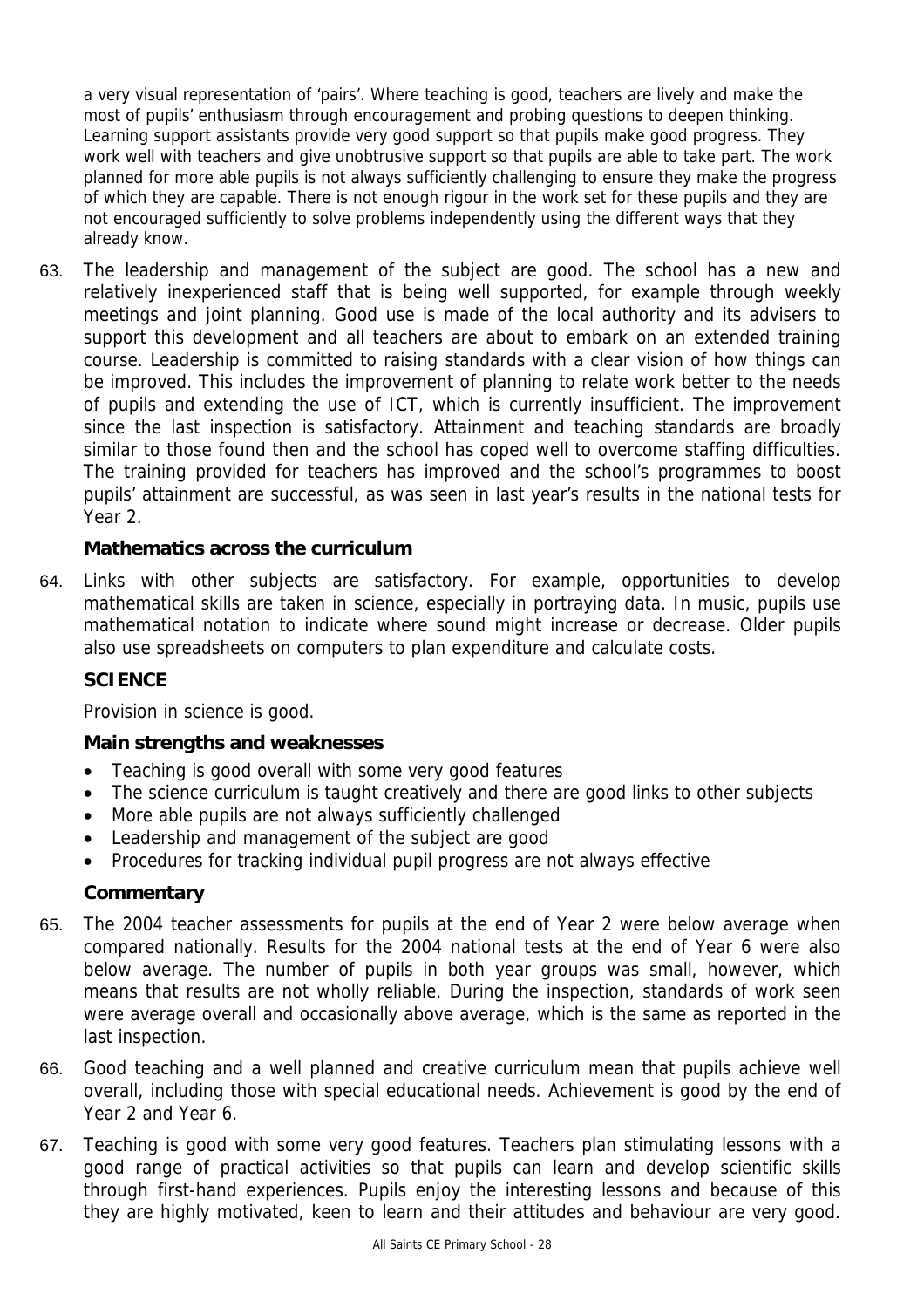Pupils in a mixed Year 1 and Year 2 class developed a very good understanding of melting by observing what happened to real lollipops when left in the classroom over a period of time. The teacher encouraged discussion, extending the pupils' scientific vocabulary and offering them very good opportunities for speaking and listening. They entered into roleplay with her when she bought the lollies with real money through the class shop. Throughout this lesson, pupils practised their literacy and numeracy skills well. By the time pupils reach Years 3 and 4, they conduct their own experiments. Whilst learning about filtration, they were encouraged to believe, through the clever use of an email, that they were helping to solve an important environmental problem. It is this creative approach to teaching that is a major contributor to raising standards. Year 6 pupils achieved well when learning about yeast as a micro organism because the teacher had previously made bread with them during a food technology lesson. Their learning took on a new dimension through this very good link. Mixed-ability groupings in science lessons support pupils with special educational needs very well, especially with the help of well-trained classroom assistants. However, the thinking of more able pupils is not always sufficiently challenged, especially when drawing conclusions about why things happen. Pupils' work is often untidy and not enough emphasis is placed upon the use of charts or formal ways of recording. ICT is not used enough for recording purposes, for example constructing graphs of results.

68. Leadership and management of the subject are good. Significant strengths include supporting teachers through guidance and demonstration of teaching skills in science. This makes a significant contribution towards raising standards. Although there are plans for tracking the progress of individual pupils, this is not yet in place, which hinders teachers' planning, especially for the more able pupils.

## **INFORMATION AND COMMUNICATION TECHNOLOGY (ICT)**

69. Too few lessons were observed to make an overall judgement about provision for this subject. Other evidence indicates pupils' attainment in Years 2 and 6 is in line with that expected for their age. Older pupils have used computers to present their work incorporating text and advanced graphics, for example to illustrate their work on 'ecology'. Pupils in most of the older years are familiar with the Internet and routinely use this as a research method. Most pupils are confident in operating the school's software programs and in Year 6 pupils give simple instructions to use spreadsheets for their desired purposes. In one lesson seen, young pupils made good progress as they learned how to give simple instructions to a floor robot. The teaching was good in this lesson because the teacher made use of a story pupils were reading, giving clear instructions and demonstrations. The robot was used to deliver letters to different characters in the book, which engaged pupils' interest and attention well. Older pupils made good use of spreadsheets to plan a Christmas party for the school with a given budget. This activity was well chosen as it was 'real' and the group producing the best plan would actually see it through, spend the money and stage the party. Pupils presented their ideas using a projected image to illustrate how they allocated their budget with their peers assessing how well they had done against specific criteria. The school's equipment has recently been improved and added to. This includes the provision of interactive whiteboards in two classrooms. In one of these rooms, children in the Foundation Stage and Year 1 pupils have made a good start in using the variety of functions this facility provides. Although the school is keen to install more of these, the poor state of repair of other classroom walls prevents this. Leadership and management are good. There is a helpful new scheme of work and appropriate training in school is provided to help teachers use new equipment and software.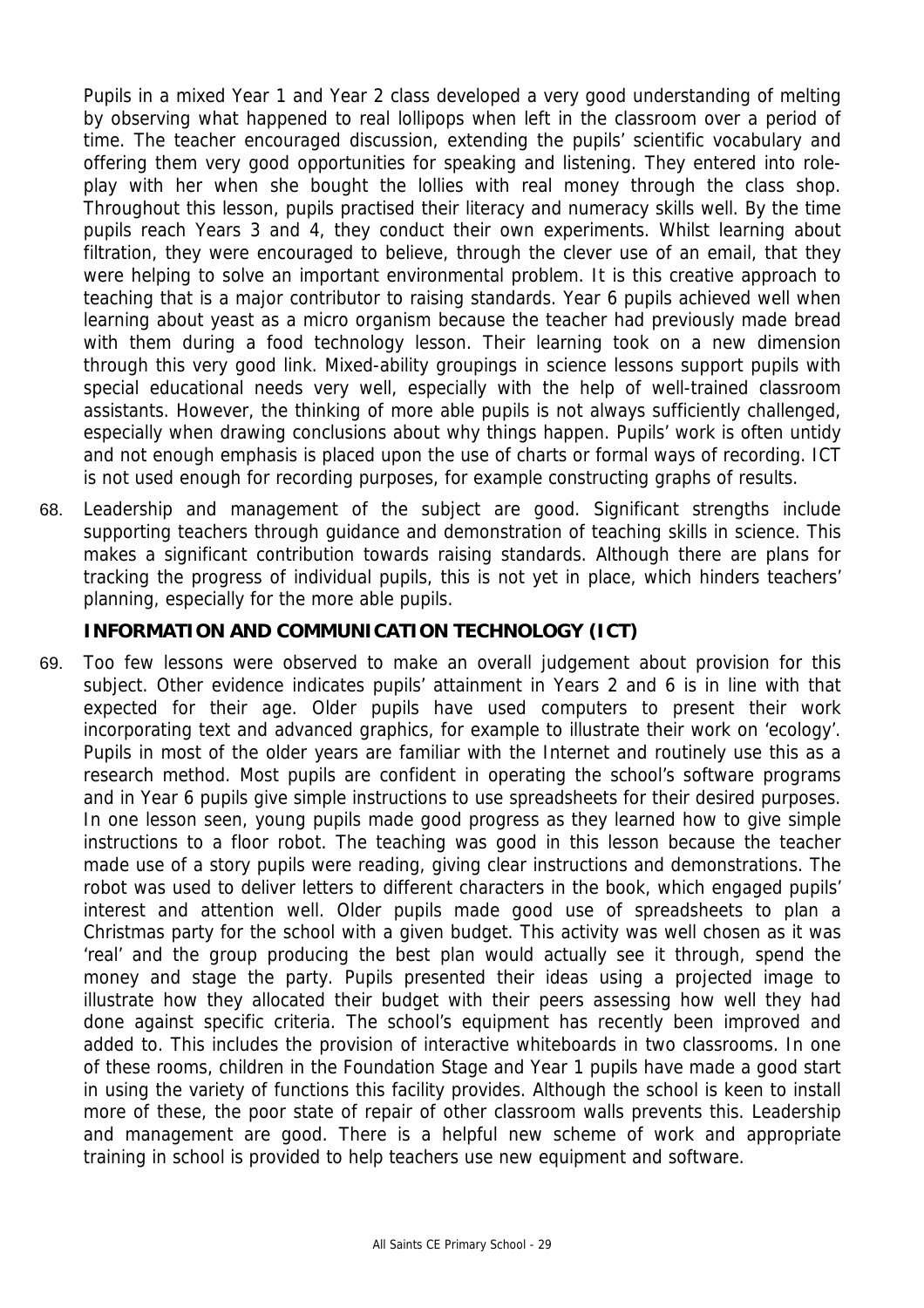# **Information and communication technology across the curriculum**

70. The school is developing the use of ICT as a tool for learning across the curriculum. Currently this is unsatisfactory and not a significant feature of pupils' learning. During the inspection, few observations were noted when computers were used in lessons. The coordinator is knowledgeable and well aware of the improvements needed to raise standards further.

### **HUMANITIES**

- 71. During the inspection, only two lessons were seen in history and no lessons were seen in geography and so it is not possible to judge overall provision or the quality of teaching in these subjects. On the evidence of work sampled, work displayed around the school, teachers' plans and discussions with pupils, both subjects are taught fully and the breadth and depth of study is good in history and satisfactory in geography.
- 72. An analysis of pupils' work in **geography** indicates that standards are as expected for their ages. At the last inspection, pupils were reported to make good progress. It is not possible to judge the impact of leadership and management of the subject as they are just developing due to the lack of permanent staff over recent years. There is, however, a clear view of improvements to be made, which includes an overview of the curriculum to make it more accessible and relevant to pupils and stronger links with other subjects. There are currently good links between geography and history, as seen in the work on seaside resorts in Victorian times.
- 73. In **history**, pupils' work indicates that by Year 6, standards are above average. This reflects the finding of the previous inspection. By Year 6, pupils show their ability to use a variety of historical sources to find out about the past, and they understand that sometimes events have been represented and interpreted in different ways. Pupils make effective use of their literacy skills to record their learning in a variety of ways, for example in reports and charts.
- 74. Teaching in both lessons seen was good and this is a significant factor in stimulating the pupils' enthusiasm for history and their good achievement. Teachers ensure that all groups of pupils are fully involved in learning. There is good support for pupils with special educational needs and, as a result, they achieve well. In one lesson, Year 5 pupils researched key facts about Henry Vlll and his wives through using a variety of texts, some of which were more complex to provide challenge for more able pupils. A learning support assistant provided very good help and encouragement for a group of pupils with special educational needs. Although the opportunity was missed to use the Internet as a source of information, pupils achieved well and met fully the objectives of the lesson. This was reflected in their recording of information and through a 'hot seating' activity at the end of the lesson where pupils posed questions to someone in the 'hot seat' taking on the role of one of Henry's wives. Year 2 pupils linked their geography work on seaside locations to discuss if visits to the seaside are for the same reasons as the Victorians. The good resources helped pupils to approach this task as an investigation in which they were all active and engaged. They asked good questions and gave thoughtful, considered reasons for their conclusions, based on the evidence in front of them. The subject does not have a co-ordinator at present, owing to previous staffing difficulties, but there is a clear awareness of actions to be taken to develop history further.

### **Religious education**

Provision in religious education is very good.

### **Main strengths**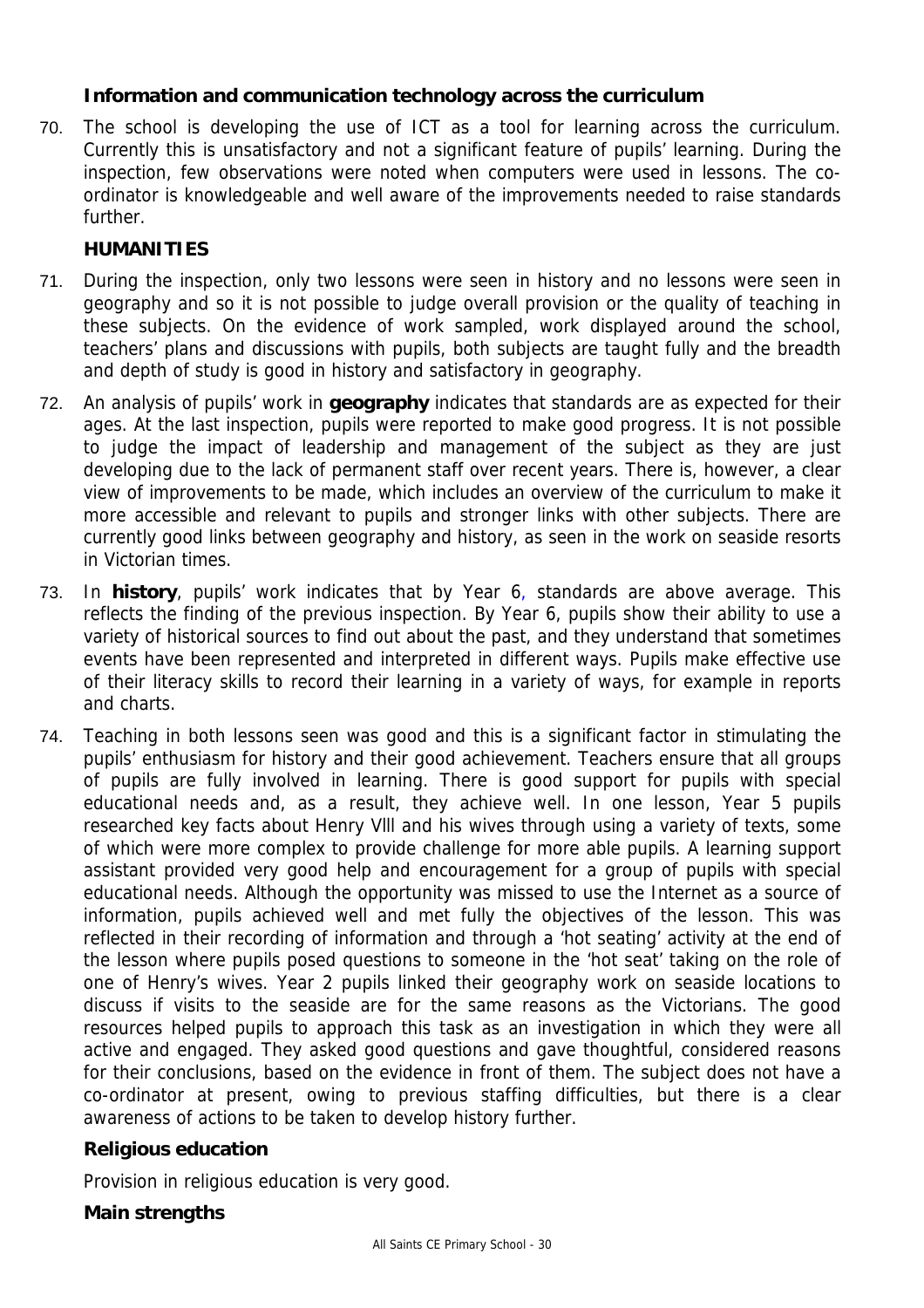- Pupils achieve very well
- Pupils contribute well to discussions that advance their knowledge and understanding
- The subject is led well

# **Commentary**

- 75. By the end of Year 2 and Year 6, standards in religious education are better than those expected by the locally Agreed Syllabus and pupils achieve very well. This is an improvement since the last inspection. The subject strongly reflects the Christian ethos of the school as well as developing a good knowledge of other world religions. Pupils have a good understanding of the meaning and significance of festivals. For example, they know that Ramadan is a time of fasting for Muslims compared with Harvest being a celebration for Christians thanking God for the crops that are grown. Year 6 pupils show their understanding of the beliefs of Muslims by writing leaflets on 'How to be a good Muslim' in which they write with understanding on Islamic faith, culture and customs. In an excellent lesson, pupils in Year 3/4 explored the concept of holiness through the theme of the Madonna and Child. Pupils discussed their impressions of a range of photographs and art work. Their response to the sensitive and thought provoking questions posed by the teacher was mature and considered and the questions they asked showed that they were thinking about their own lives and other people in the community. Similarly, very good learning was seen in a Year 2 lesson when pupils were reflecting on their thoughts in response to what candles help them remember. This lesson linked very well with themes explored in collective worship.
- 76. Teaching and learning are very good. Teachers' know the pupils very well and how to capture and sustain their interest successfully. Resources are very good and teachers use these very effectively to capture the interest of the pupils. Lessons are very well planned and organised and teachers' subject knowledge is very good. Very good relationships between teachers and pupils generates a feeling of mutual respect which helps pupils learn well as they know their own feelings and opinions will be valued and so feel secure in expressing their views.
- 77. Leadership and management are good. The school is piloting the new locally Agreed Syllabus. The subject provides very good opportunities for pupils' spiritual, moral, social and cultural development and links well with the school's behaviour policy and pupils' personal development. The links with the Church are very strong. The Canon, who is a frequent visitor to school as a teacher and member of the governing body, works closely with the headteacher and pupils and her involvement has a significant impact on the pupils' religious education.

# **CREATIVE, AESTHETIC, PRACTICAL AND PHYSICAL SUBJECTS**

- 78. Only two lessons were seen in music and no lessons were seen in design and technology or physical education. It was not possible to gather any evidence to comment on physical education.
- 79. In **music**, standards are in line with those expected nationally. When practising carols, younger pupils were taught to sit well and sing out with smiley faces. They sang tunefully with expression and from memory. The teacher was confident and demonstrated very good musical expertise which, in turn, gave the pupils confidence to sing very well. Very good instrumental resources contributed significantly to pupils' ability to compose appropriate music to accompany the poem 'The Night Before Christmas'. The subject is well led and managed and the school also currently benefits from a teacher for half a day a week from the local authority's Music Service.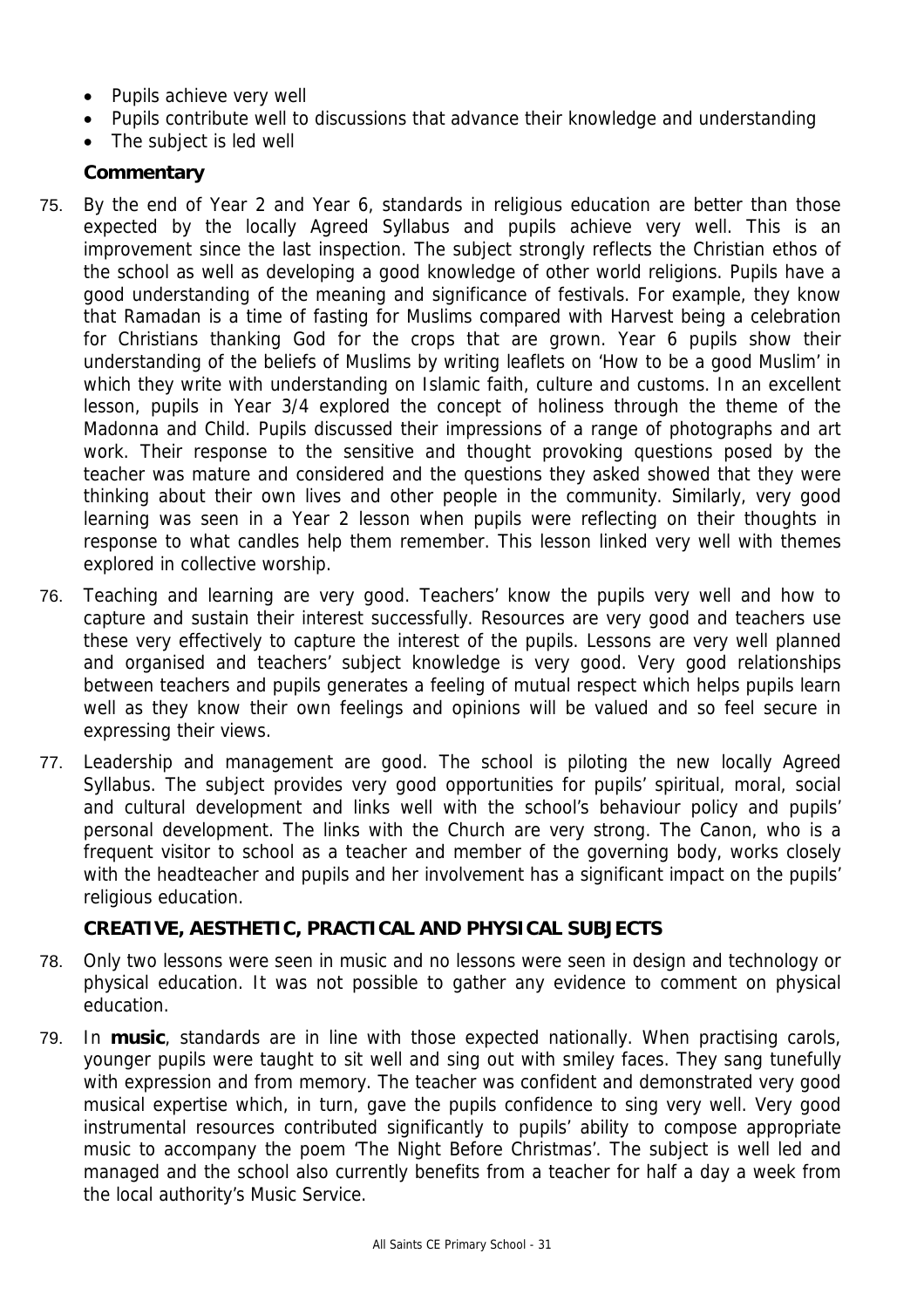- 80. In **design and technology**, the school makes good use of national guidance as a basis to plan work, adapting this to suit its needs. Key skills are identified and focused on in the planning of lessons. These plans ensure the full range of curriculum opportunities are provided for pupils.
- 81. The leadership and management of the subject are satisfactory. New and inexperienced staff are well supported and pupils' work is beginning to be used to check on standards. The school is aware of where it needs to improve, for example in the assessment of pupils' progress and in the training of staff, and has made appropriate plans to deal with these.

## **Art and design**

Provision in art and design is good.

## **Main strengths**

- Good teaching results in all pupils achieving well
- Good leadership and management make a significant contribution to standards
- There are good opportunities for pupils to learn beyond lessons

## **Commentary**

- 82. By the end of Years 2 and 6, pupils reach standards that are in line with those expected. This is similar to the findings of the last inspection. They use a variety of techniques and materials, explore ideas and collect information in their sketchbooks, and adapt and improve their work.
- 83. Teaching and learning are good throughout the school. The necessary skills are taught systematically so that pupils achieve well year on year. Very good links are made with other subjects, which supports pupils with their ideas. Pupils in Year 1 and 2 drew Victorian seaside scenes. They set about their task with confidence and care because of the teacher's very good introduction, which included lots of historical photographs for reference. Years 4 and 5 used their sketchbooks very well when designing a Tudor fabric for Henry V111 or one of his wives. In one of a series of lessons involving this task, the well-organised resources and assistance encouraged the pupils to behave like real designers. Pupils had used a digital camera to take photographs of their designs, which helped them to evaluate the effects of what they had planned.
- 84. The subject is well led and managed. The co-ordinator coaches staff and models lessons confidently and this impacts directly on classroom practice. Standards are kept under review by referring to a useful collection of pupils' art, but there is not always enough information to indicate what level of the National Curriculum each piece of work represents. Resources are good. Pupils really enjoy participating in the after school art club and this makes a considerable contribution to standards in the subject.

# **PERSONAL, SOCIAL AND HEALTH EDUCATION AND CITIZENSHIP**

85. No lessons were seen in this subject and it is not possible to make judgements about overall provision, standards or the quality of teaching and learning. The curriculum section of this report evaluates provision for pupils' personal, social and health education as good.